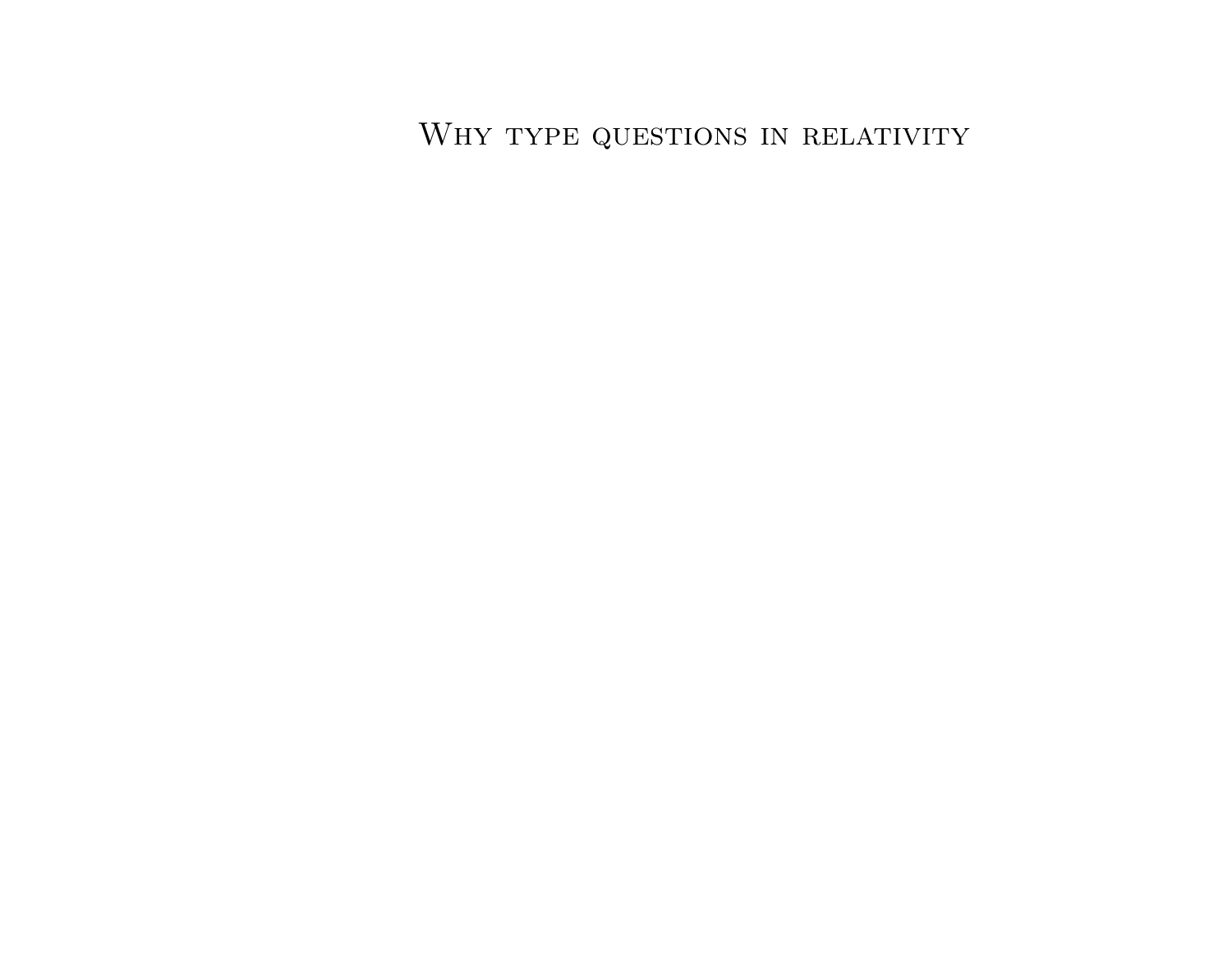<sup>A</sup> prediction of Special Relativity:

"It is impossible to move faster than light."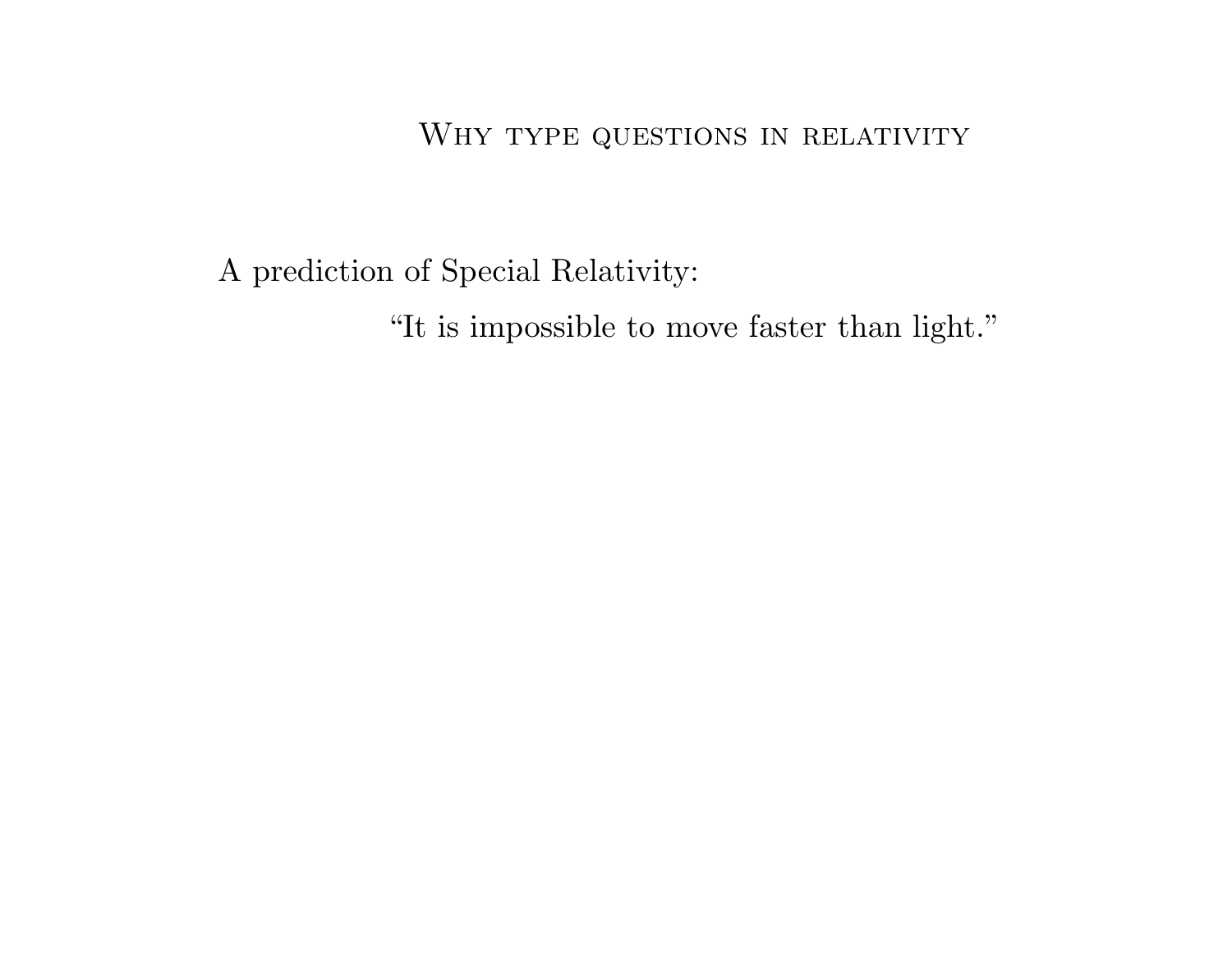<sup>A</sup> prediction of Special Relativity:

"It is impossible to move faster than light."

Natural Question: "Why is it so?"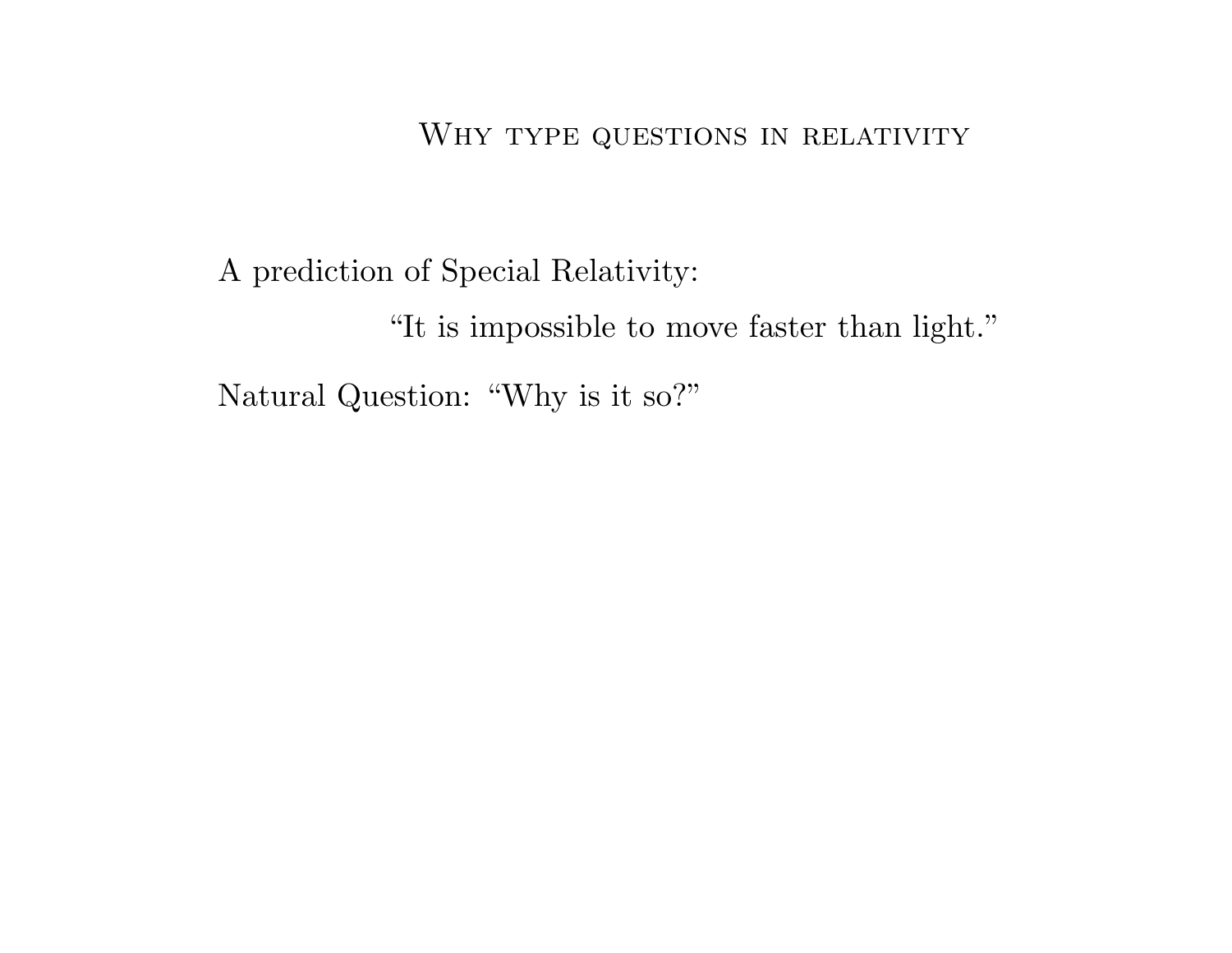<sup>A</sup> prediction of Special Relativity:

"It is impossible to move faster than light."Natural Question: "Why is it so?"

Standard answers:

- 1. "It is so because we live in <sup>a</sup> 4-dimensional Minkowski spacetime over  $\mathbb R$  (the field of real numbers)."
- 2. "It is an axiom of Special Relativity."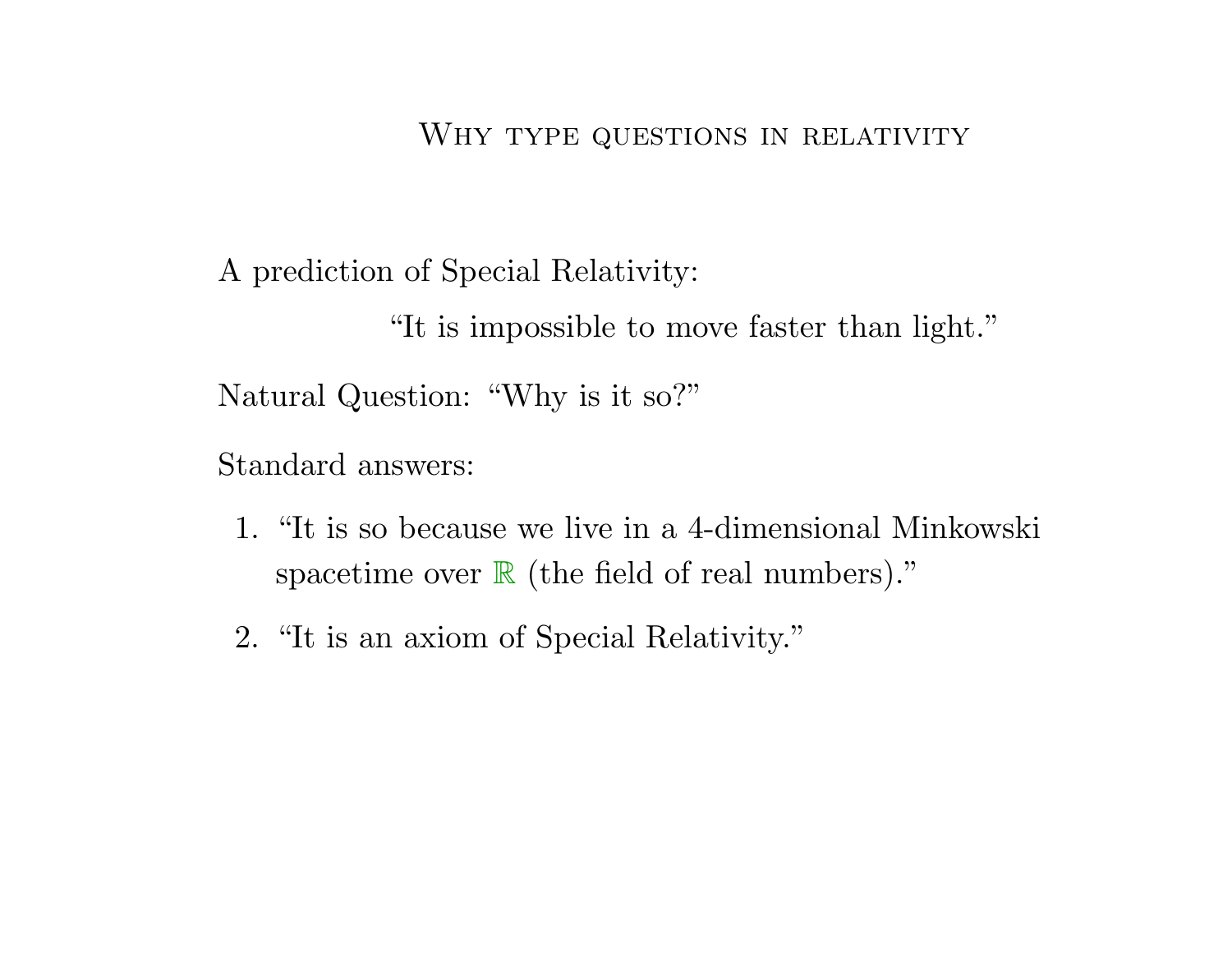<sup>A</sup> prediction of Special Relativity:

"It is impossible to move faster than light."Natural Question: "Why is it so?"

Standard answers:

- 1. "It is so because we live in <sup>a</sup> 4-dimensional Minkowski spacetime over  $\mathbb R$  (the field of real numbers)."
- 2. "It is an axiom of Special Relativity."

These answers are not satisfactory for <sup>a</sup> logician.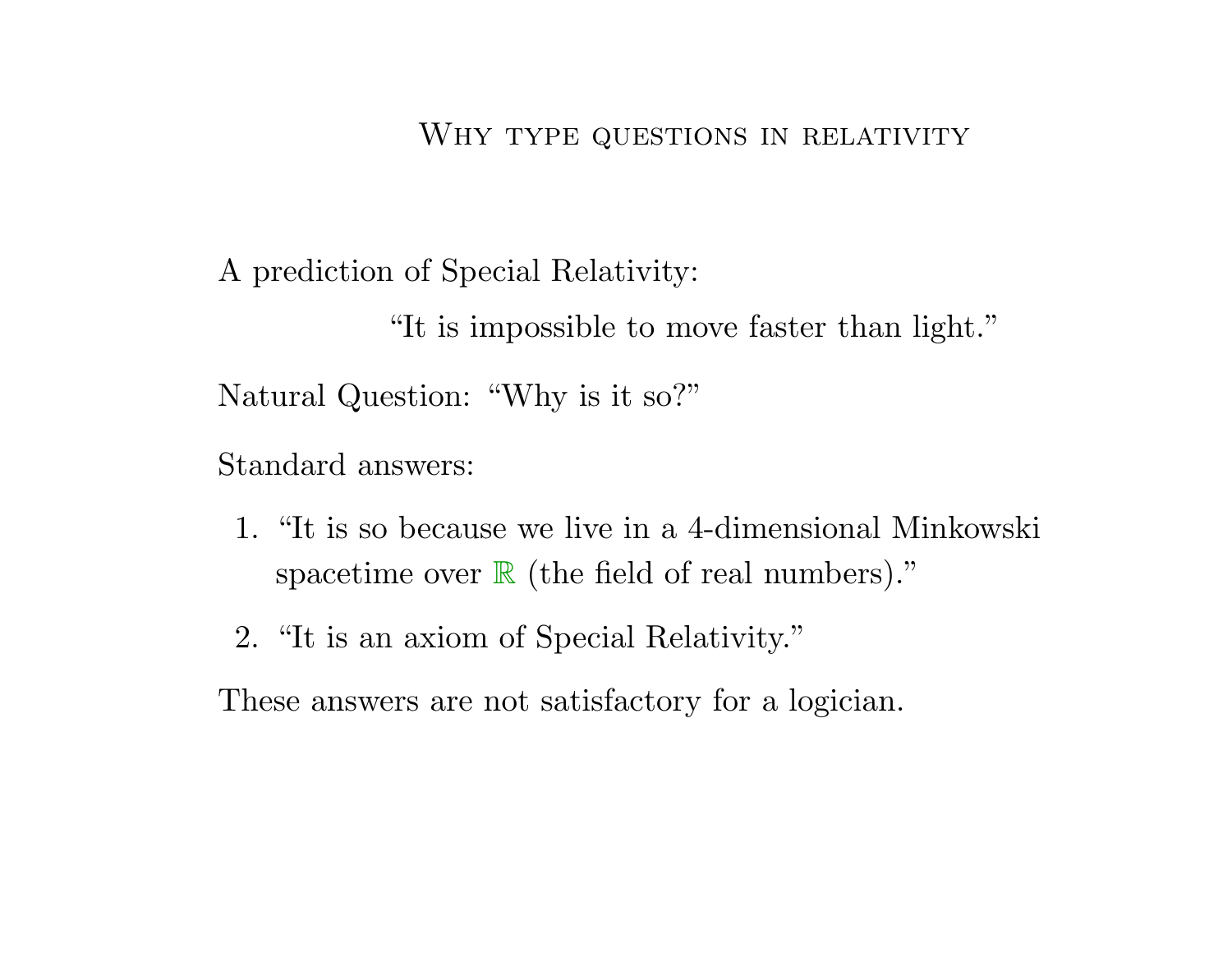<sup>A</sup> prediction of Special Relativity:

"It is impossible to move faster than light."

Natural Question: "Why is it so?"

<sup>A</sup> better answer:

SpecRel  $\models \forall ob_1, ob_2 \in \mathrm{IOb} \ \forall ph \in \mathrm{Ph} \ \ speed_{ob_1}(ob_2) < speed_{ob_1}(ph)$ 

 $\text{where } \mathsf{SpecRel} \ := \{\mathsf{AxField}, \mathsf{AxSelf}, \mathsf{AxPh}, \mathsf{AxEv}, \allowbreak |\allowbreak \mathsf{AxSymd}\,\}$ (cf., talk of Andréka and Németi)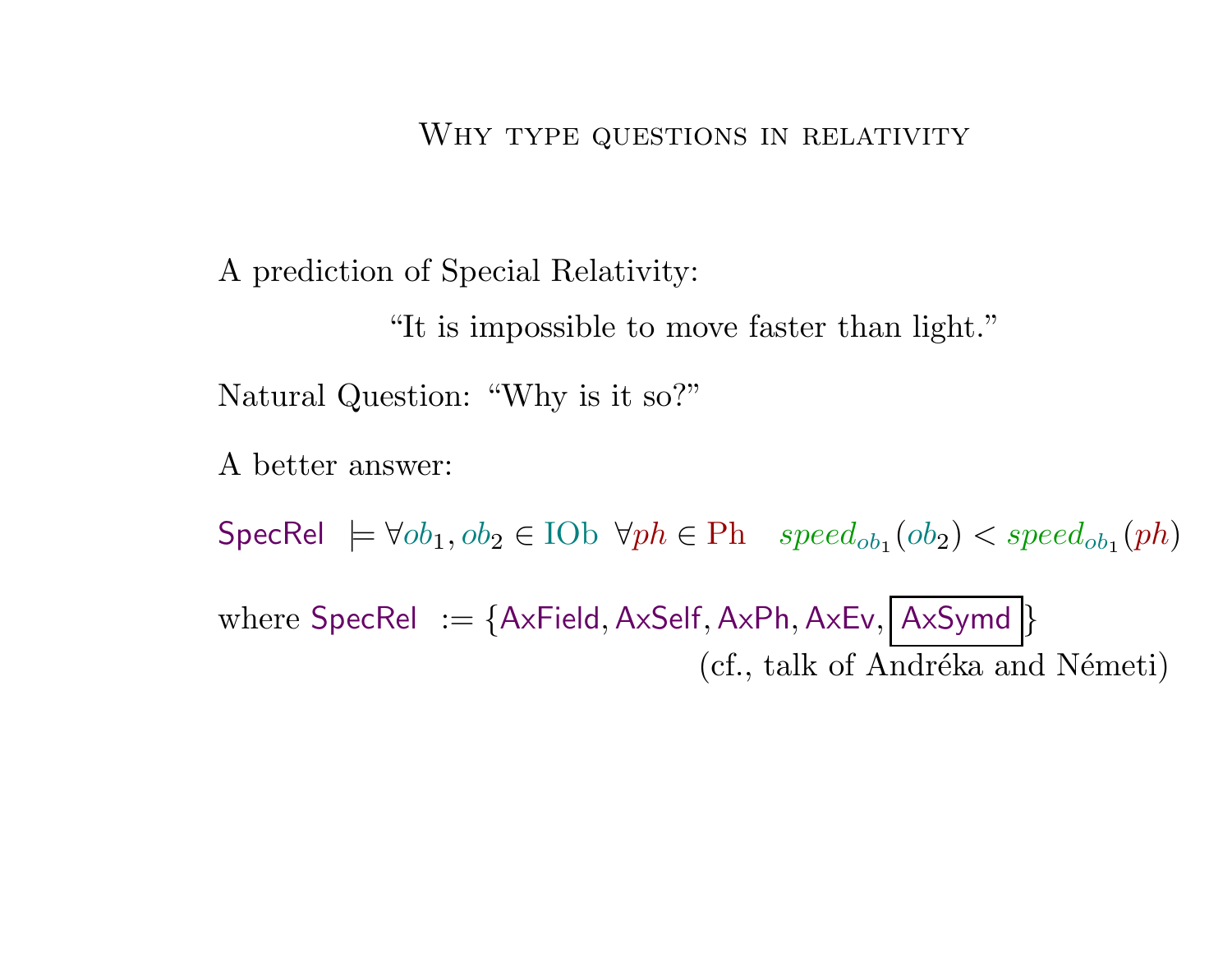<sup>A</sup> prediction of Special Relativity:

"It is impossible to move faster than light."

Natural Question: "Why is it so?"

An even better answer:

 $\mathsf{SpecRel}_0 \models \forall ob_1, ob_2 \in \mathrm{IOb} \ \ \forall ph \in \mathrm{Ph} \quad speed_{ob_1}(ob_2) < speed_{ob_1}(ph)$ 

where  $\mathsf{SpecRel}_0 := \{\mathsf{AxField}, \mathsf{AxSelf}, \mathsf{AxPh}, \mathsf{AxEv}\}$ (cf., talk of Andréka and Németi)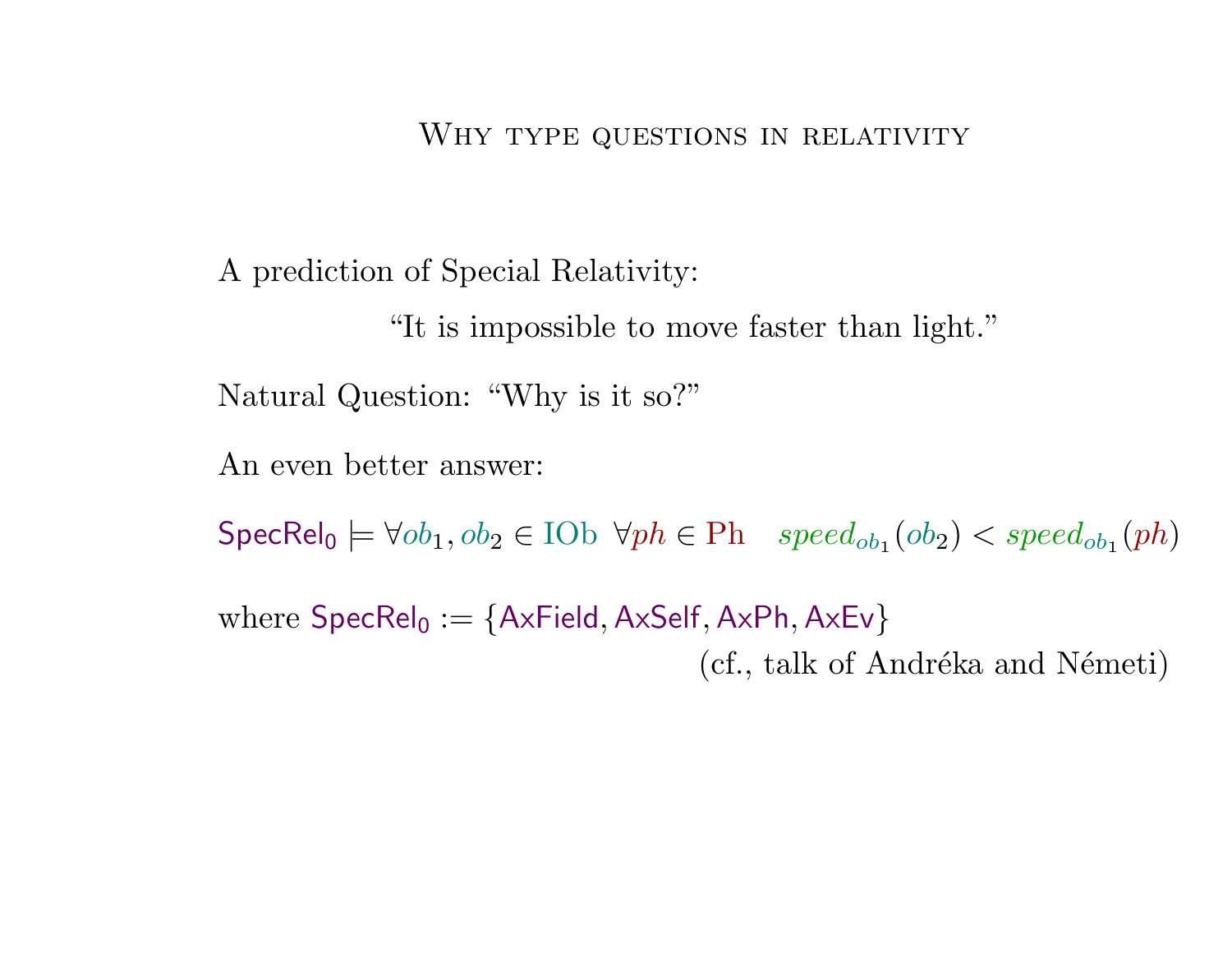### THE TWIN PARADOX

Twin Paradox (TwP) concerns two twin siblings whom we shall call Ann and Ian. Ann travels in <sup>a</sup> spaceship to some distant star while Ian remains at home. TwP states that when Ann returns home she will be *younger* than her *twin brother* Ian.

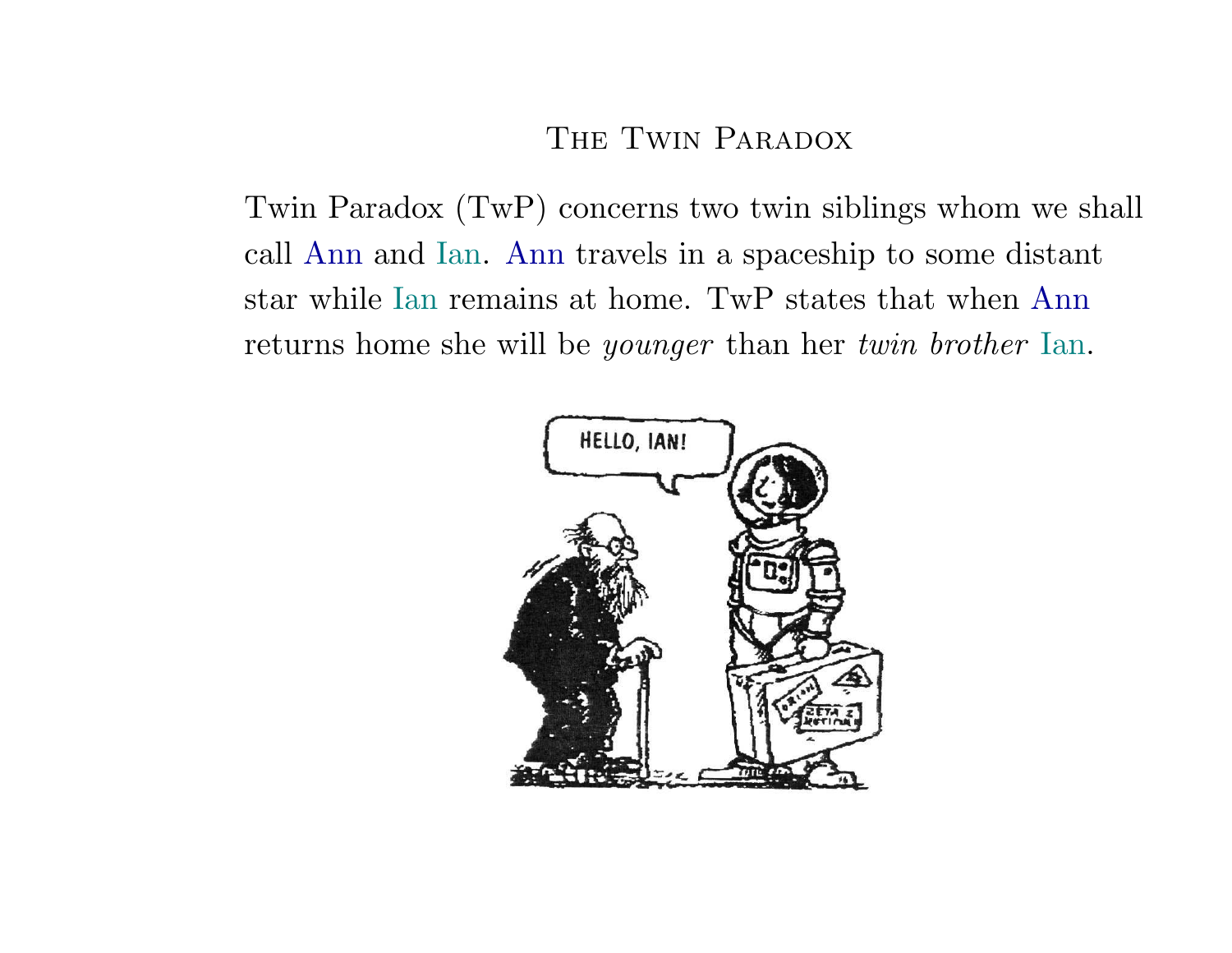AxCmv At each moment of his world-line, every observer coordinatizes the nearby world for <sup>a</sup> short while as an $\emph{inertial observer}$  does.

 $\mathsf{AccRel}_0 := \{\mathsf{AxField}, \mathsf{AxSelf}, \mathsf{AxPh}, \mathsf{AxEv}, \mathsf{AxSymd}, \mathsf{AxCmv}\}$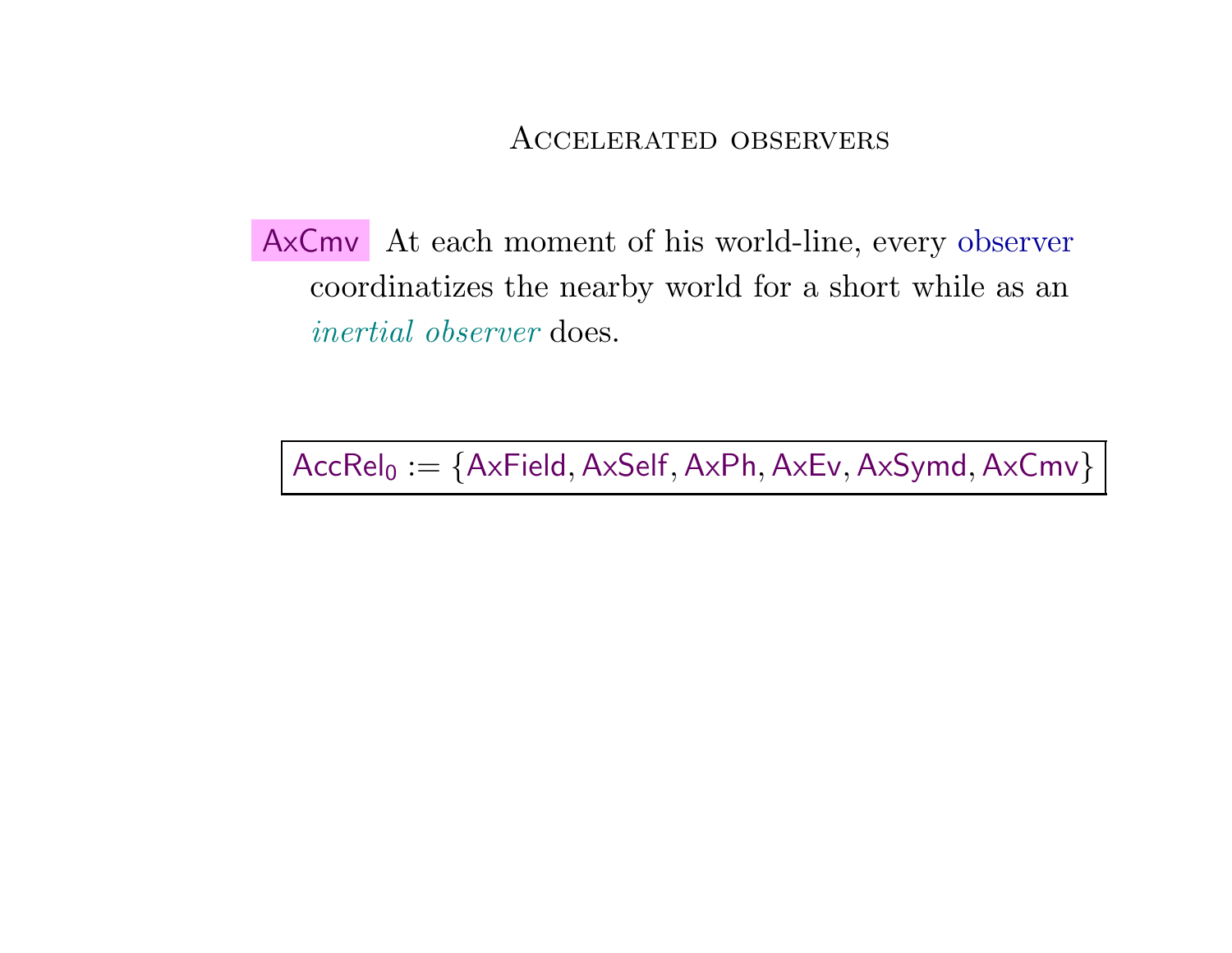AxCmv At each moment of his world-line, every observer coordinatizes the nearby world for <sup>a</sup> short while as an $\emph{inertial observer}$  does.

 $\mathsf{AccRel}_0 := \{\mathsf{AxField}, \mathsf{AxSelf}, \mathsf{AxPh}, \mathsf{AxEv}, \mathsf{AxSymd}, \mathsf{AxCmv}\}$ 

Theorem: The world-view transformation between two observers is differentiable at the points where the twoobservers meet, and its derivative is <sup>a</sup> Lorentz transformationif  $\mathsf{AccRel}_0$  is assumed.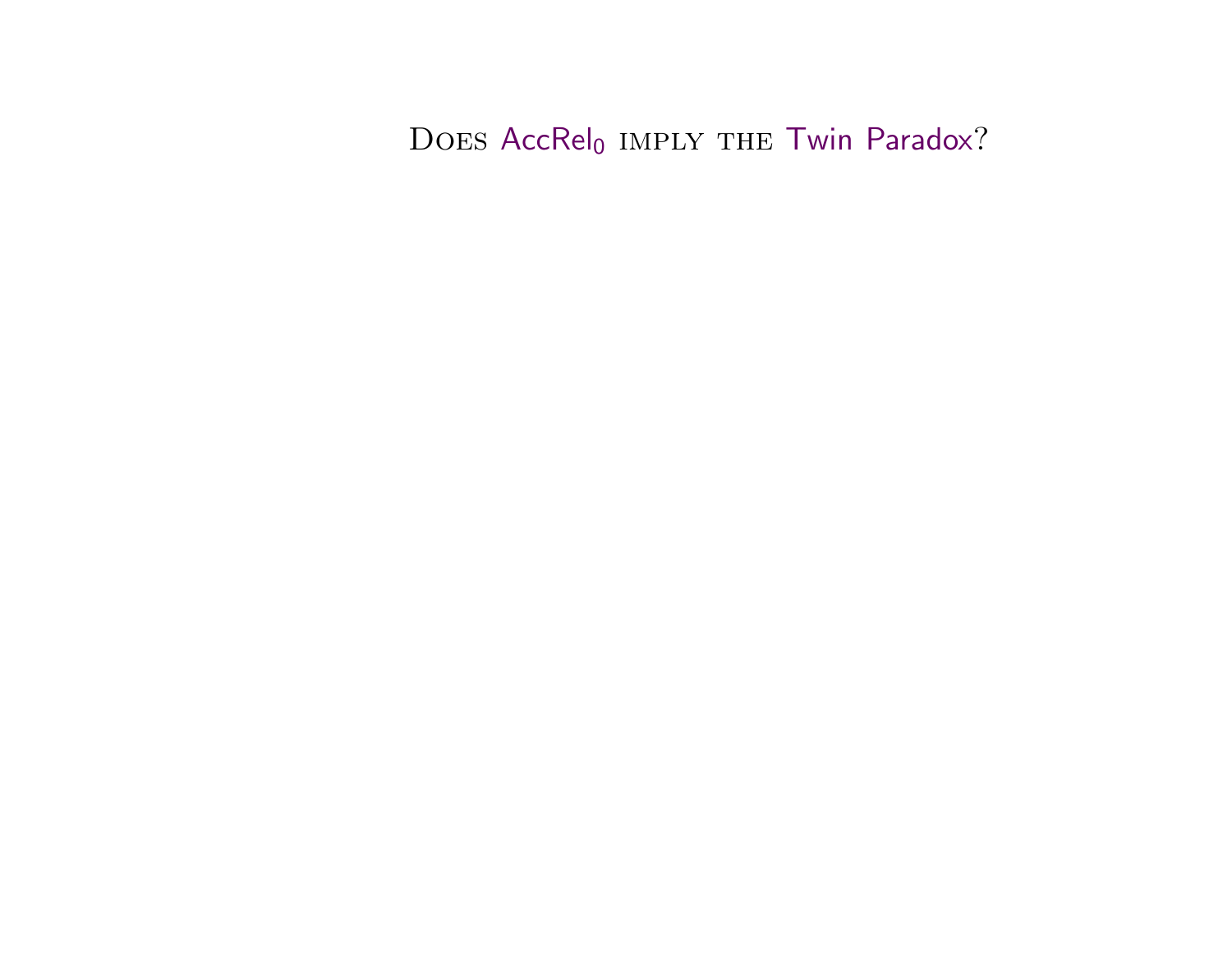$\bf Theorem:$  Acc ${\sf Rel}_0$  implies the Twin Paradox if and only if the number-line  $\langle Q, +, \cdot, < \rangle$  is isomorphic to  $\mathbb R$ .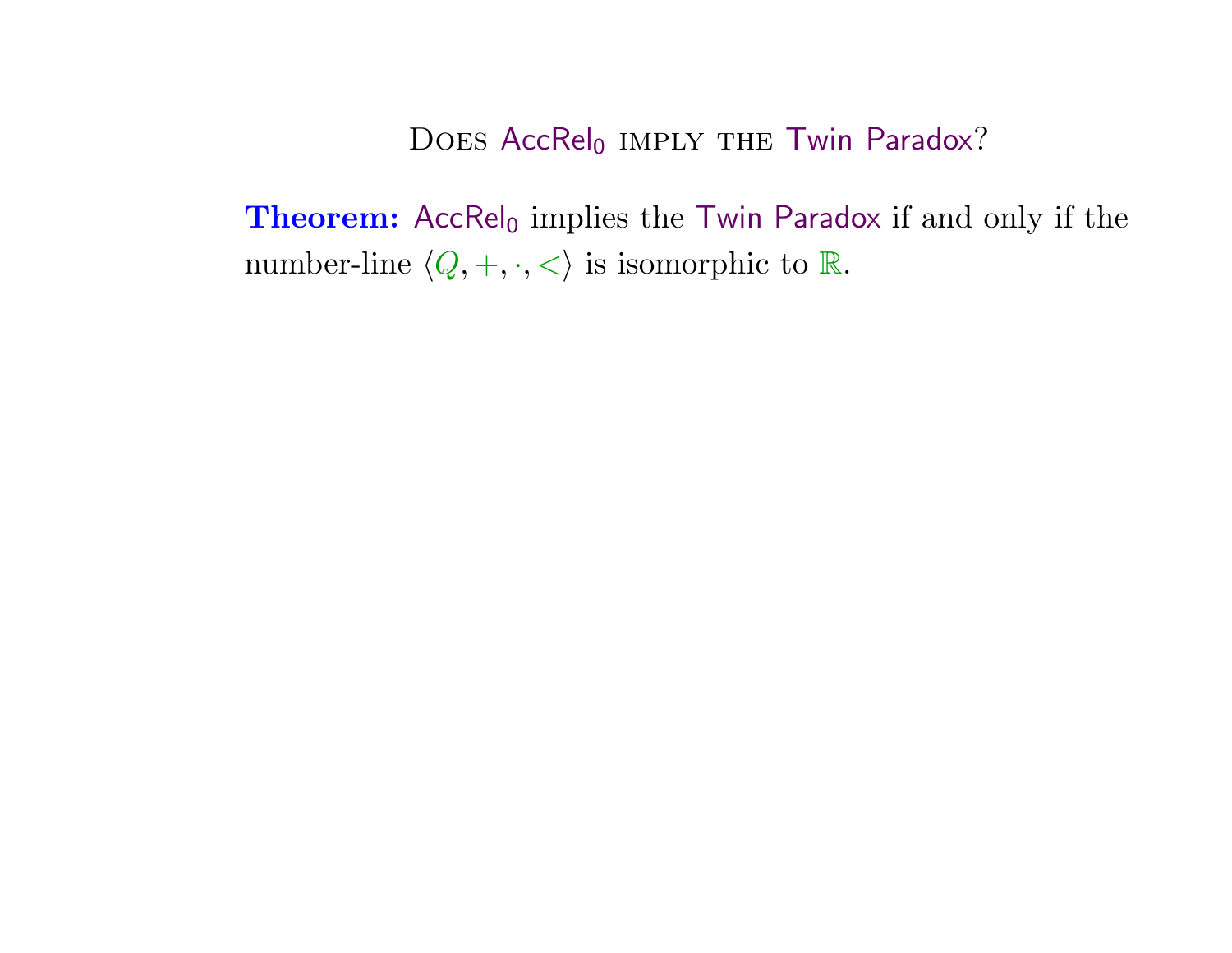$\bf Theorem:$  Acc ${\sf Rel}_0$  implies the Twin Paradox if and only if the number-line  $\langle Q, +, \cdot, < \rangle$  is isomorphic to  $\mathbb R$ .

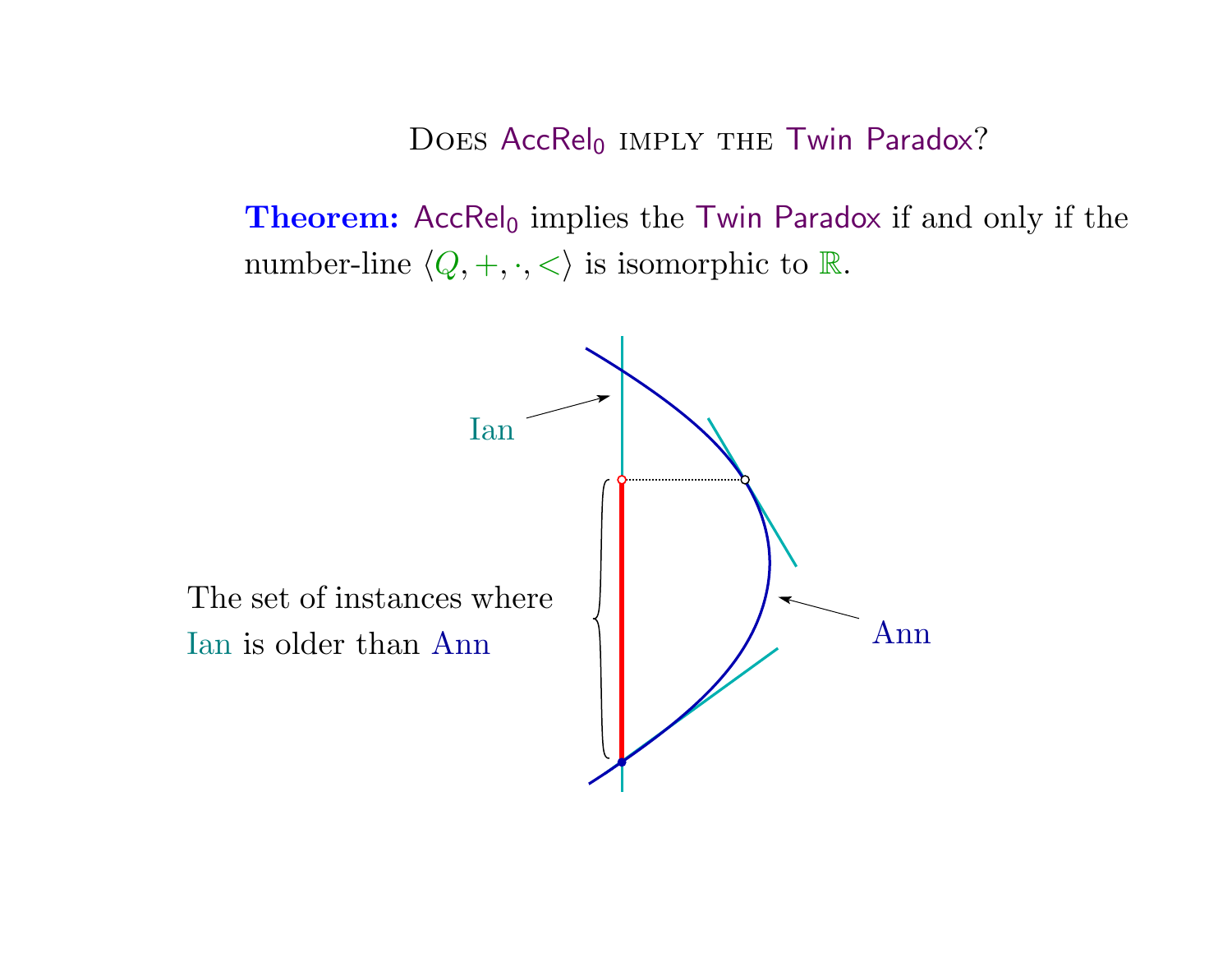$\bf Theorem:$  Acc ${\sf Rel}_0$  implies the Twin Paradox if and only if the number-line  $\langle Q, +, \cdot, < \rangle$  is isomorphic to  $\mathbb R$ .

This theorem has <sup>a</sup> strong consequence.

**Corollary:** Assuming even  $Th(\mathbb{R})$  and  $AccRel_0$  is not enough to prove the Twin Paradox.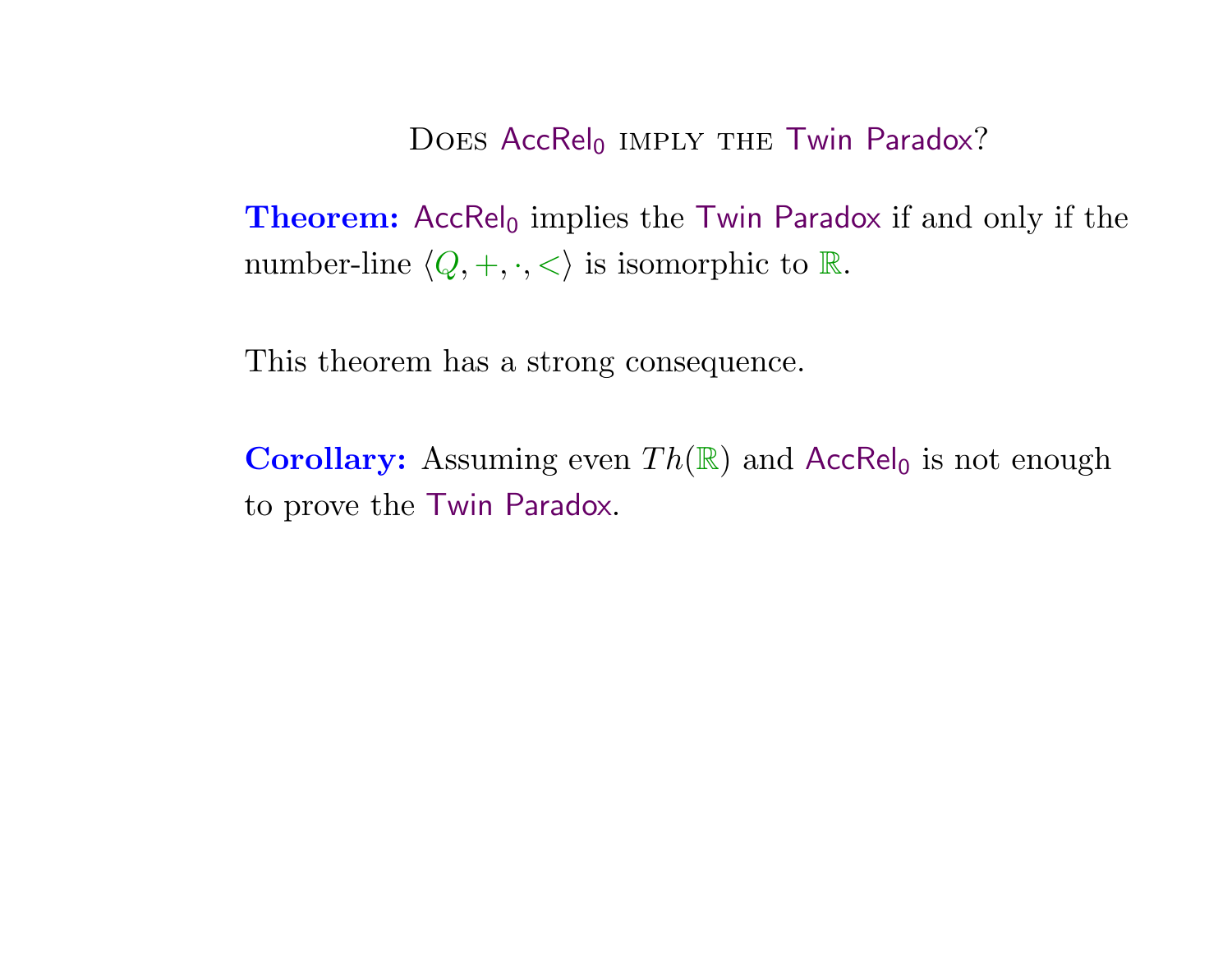$\bf Theorem:$  Acc ${\sf Rel}_0$  implies the Twin Paradox if and only if the number-line  $\langle Q, +, \cdot, < \rangle$  is isomorphic to  $\mathbb R$ .

This theorem has <sup>a</sup> strong consequence.

**Corollary:** Assuming even  $Th(\mathbb{R})$  and  $AccRel_0$  is not enough to prove the Twin Paradox.

That is, even assuming  $\mathsf{AccRel}_0$  and every first-order formula which is true in  $\mathbb R$  is not enough to prove the Twin Paradox.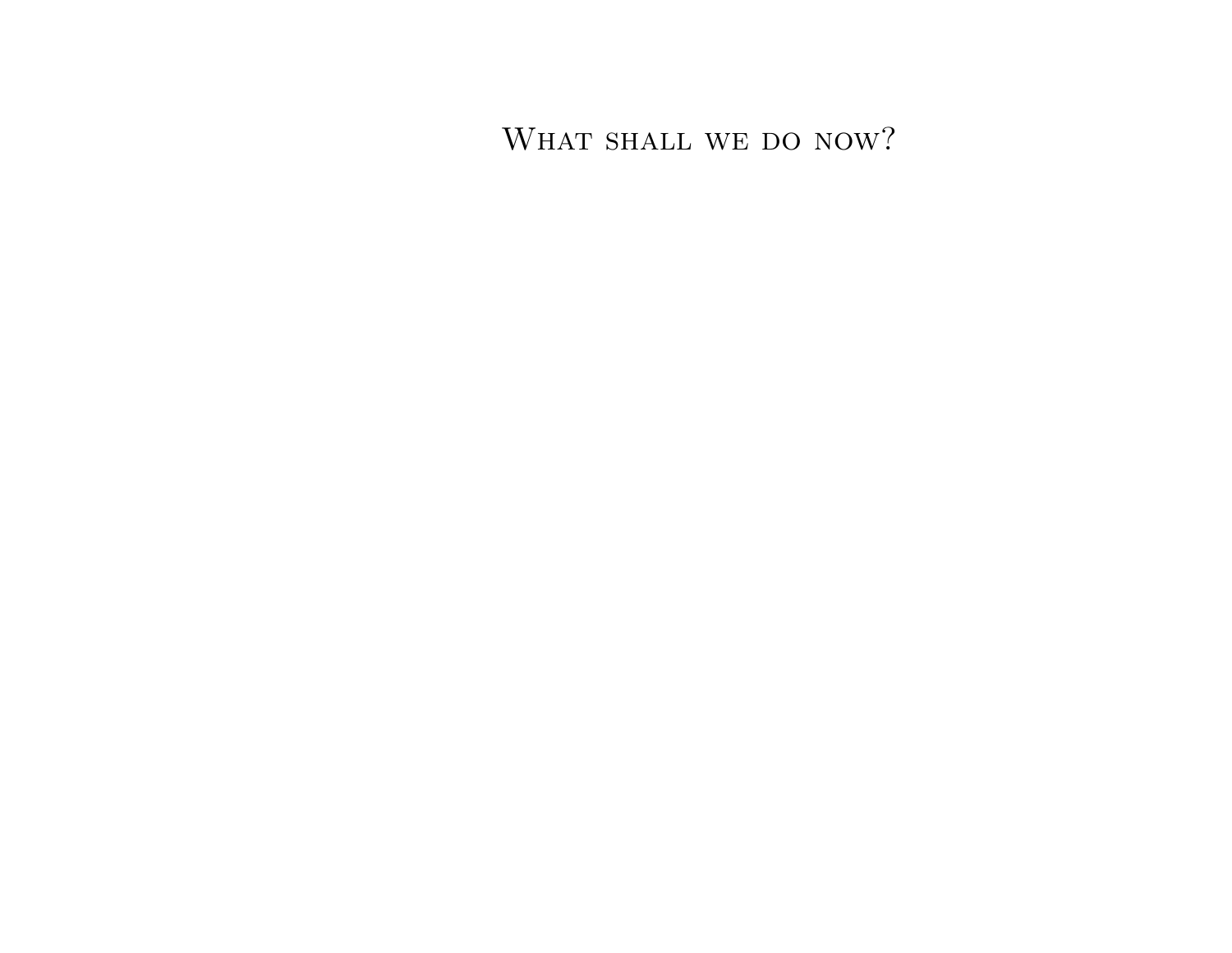Can we stay within first-order logic and assume somethingwhich is stronger than  $Th(\mathbb{R})$ ?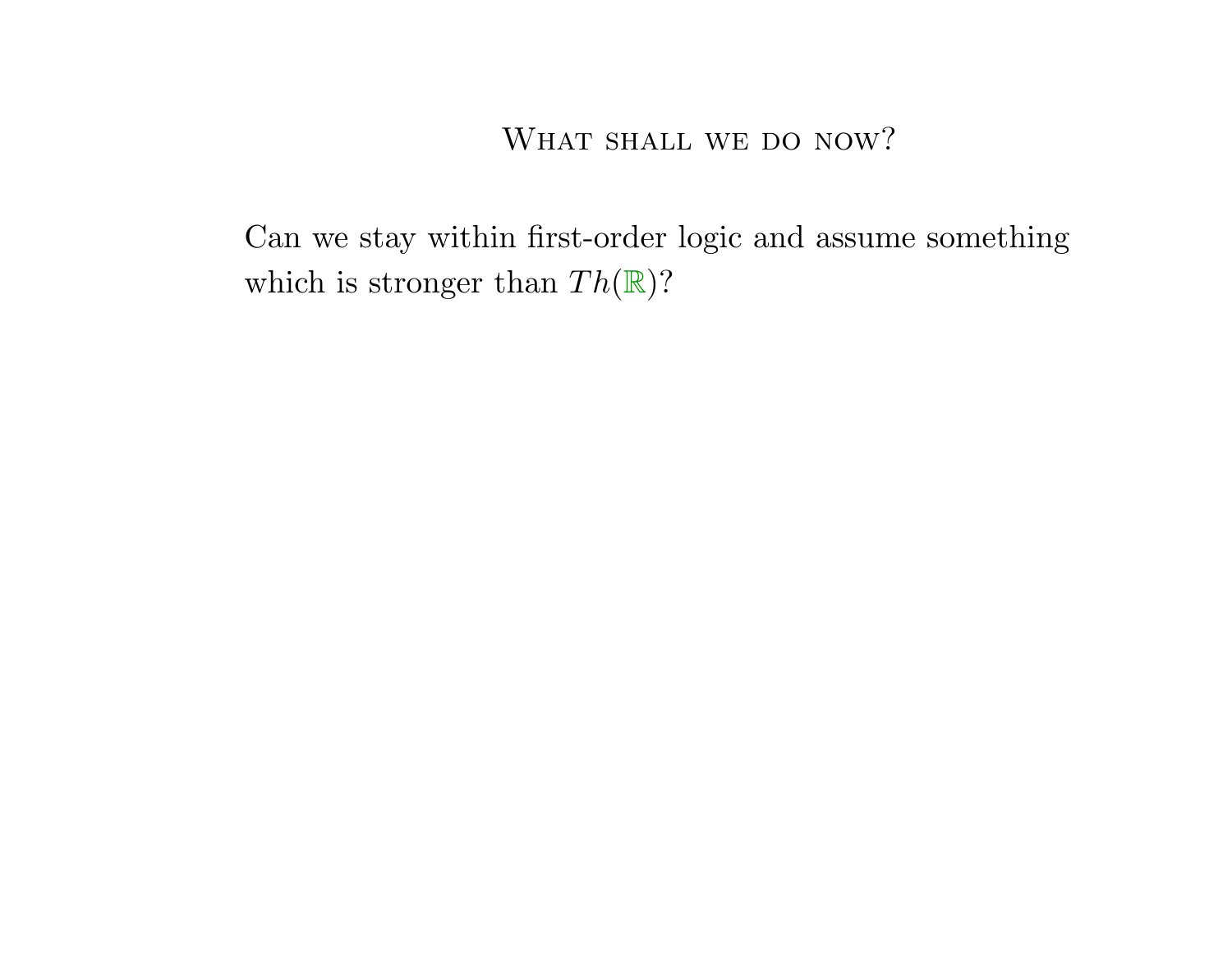Can we stay within first-order logic and assume somethingwhich is stronger than  $Th(\mathbb{R})$ ?

AxCont A nonempty and bounded subset of the number-line has <sup>a</sup> supremum if it is parametrically definable by <sup>a</sup>first-order formula in *our language*.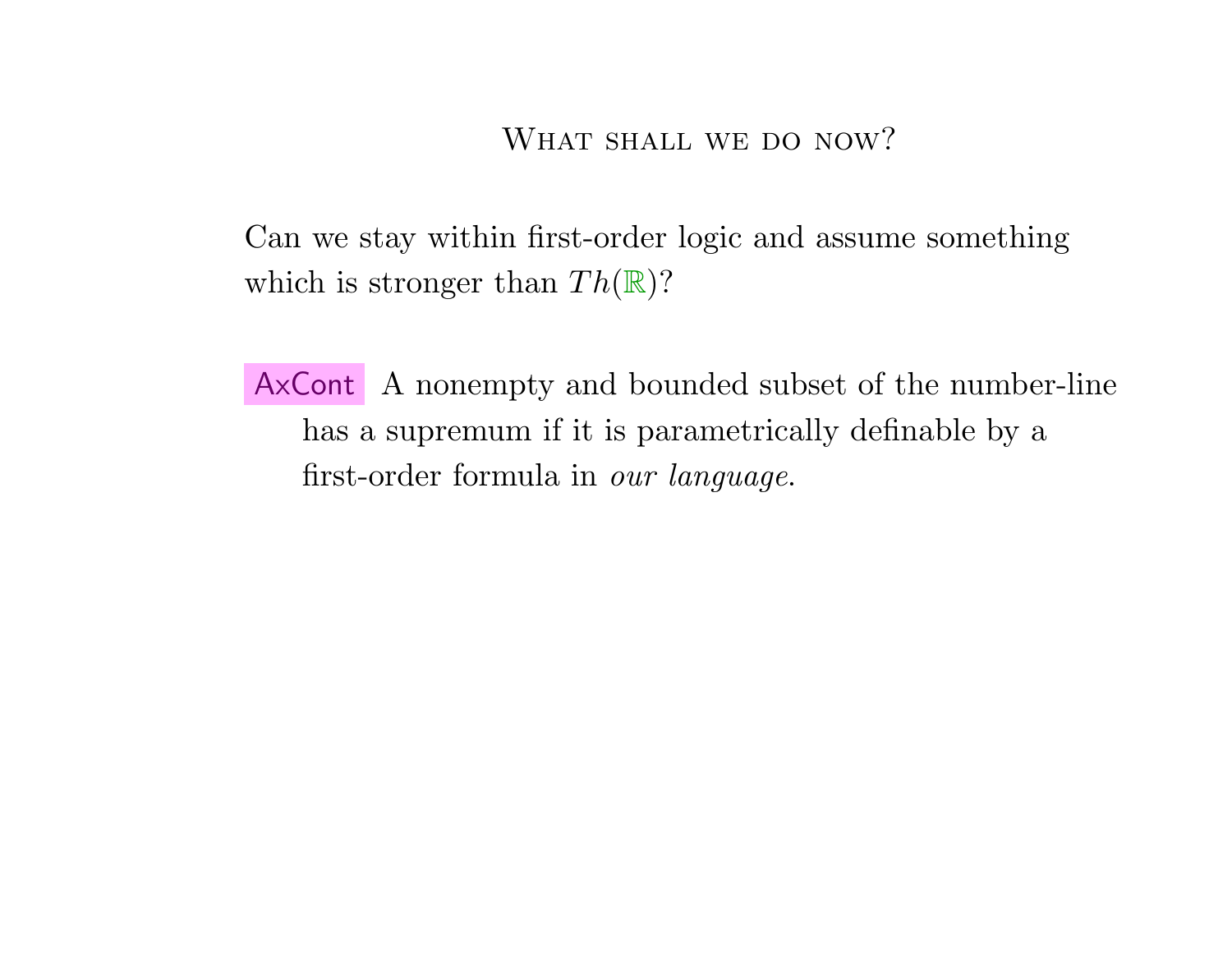Can we stay within first-order logic and assume somethingwhich is stronger than  $Th(\mathbb{R})$ ?

AxCont A nonempty and bounded subset of the number-line has <sup>a</sup> supremum if it is parametrically definable by <sup>a</sup>first-order formula in *our language*.

**Theorem:** The Twin Paradox follows from  $AccRel_0 + AxCont$ .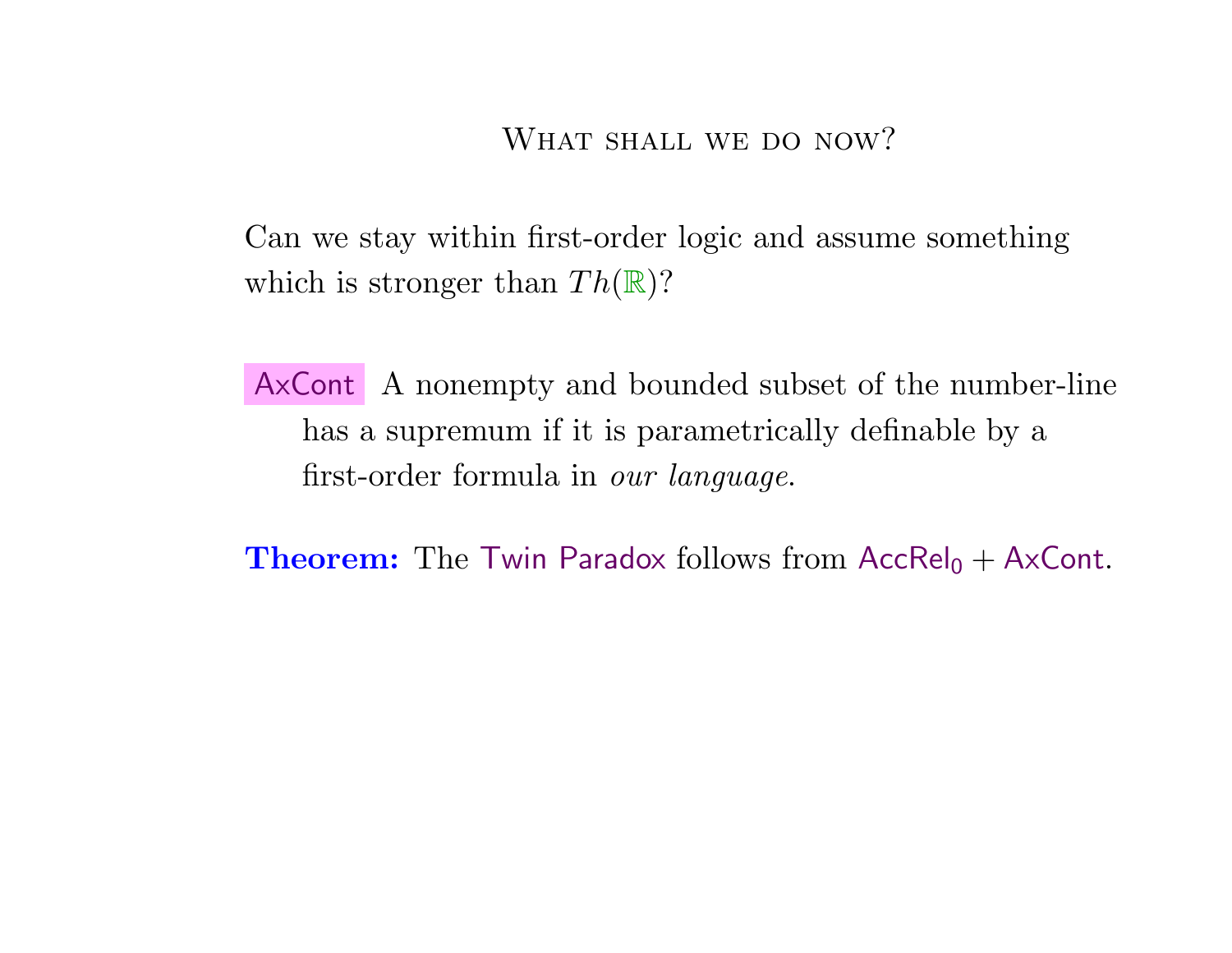Can we stay within first-order logic and assume somethingwhich is stronger than  $Th(\mathbb{R})$ ?

AxCont A nonempty and bounded subset of the number-line has <sup>a</sup> supremum if it is parametrically definable by <sup>a</sup>first-order formula in *our language*.

**Theorem:** The Twin Paradox follows from  $AccRel_0 + AxCont$ .

How can  $\mathsf{AxCont}$  be stronger than  $Th(\mathbb{R})$ ?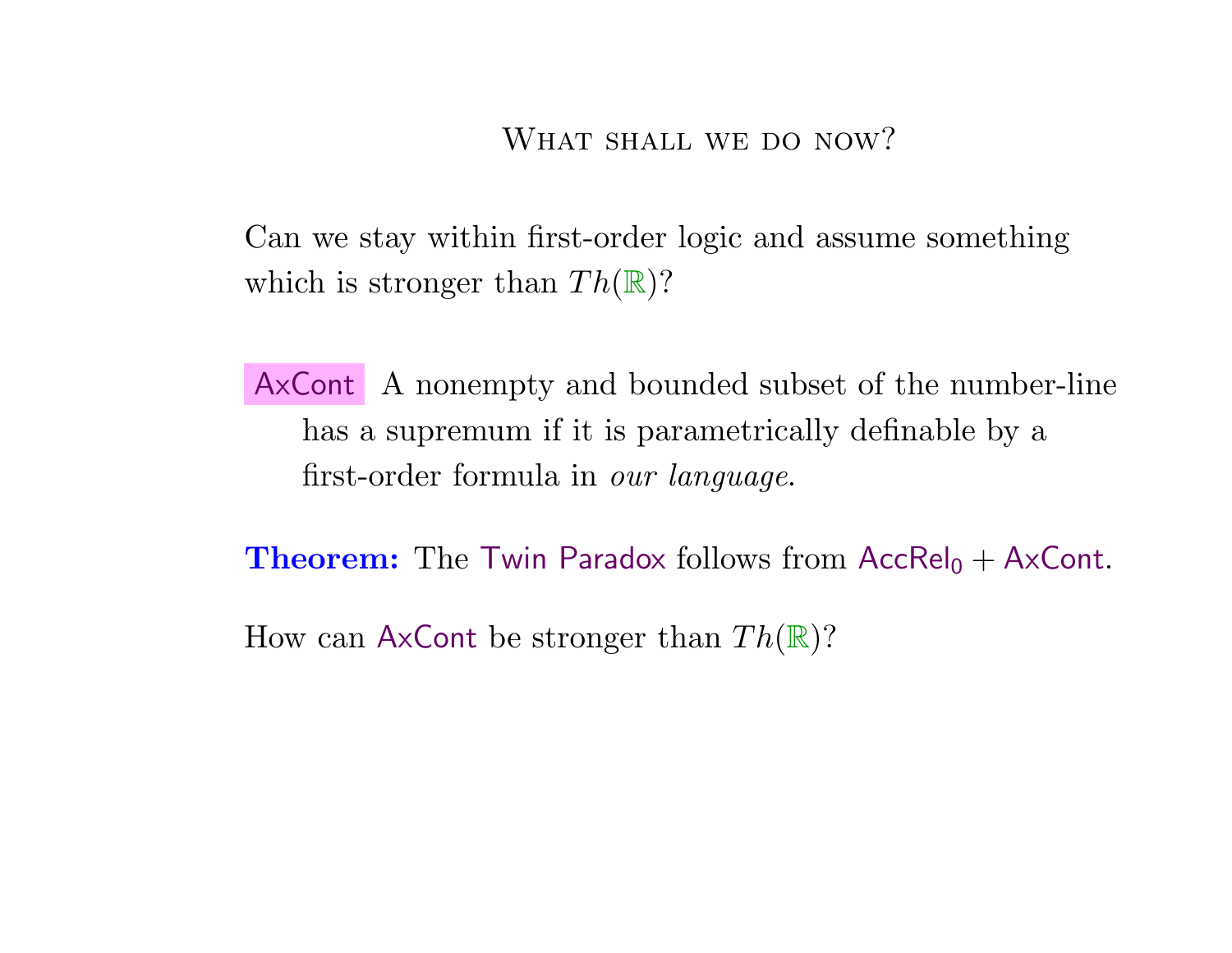Can we stay within first-order logic and assume somethingwhich is stronger than  $Th(\mathbb{R})$ ?

AxCont A nonempty and bounded subset of the number-line has <sup>a</sup> supremum if it is parametrically definable by <sup>a</sup>first-order formula in *our language*.

**Theorem:** The Twin Paradox follows from  $AccRel_0 + AxCont$ .

How can  $\mathsf{AxCont}$  be stronger than  $Th(\mathbb{R})$ ?

AxCont speaks not only about the number-line, but about itsrelation to the other parts of the models (e.g., to the observers).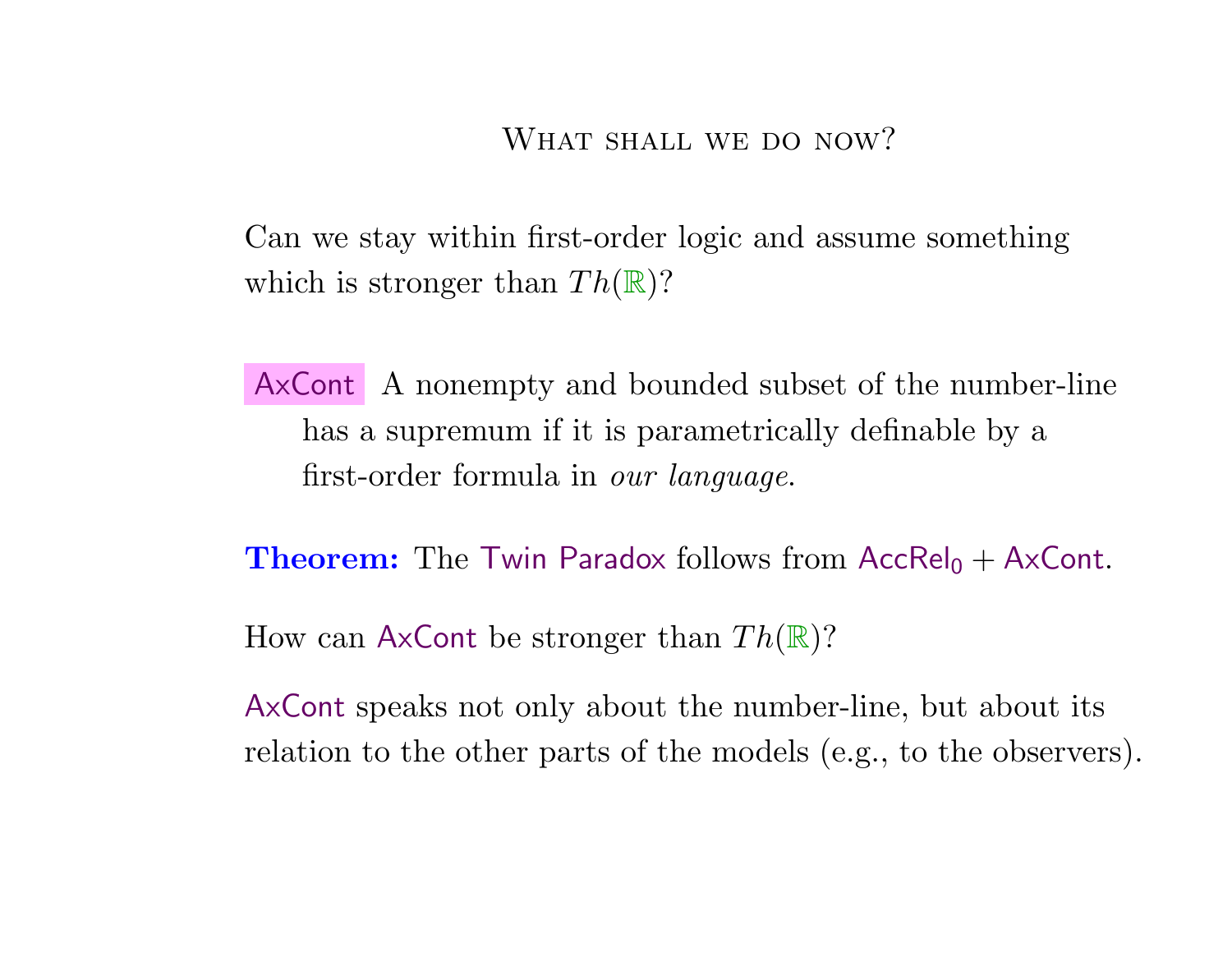So why is the Twin Paradox true?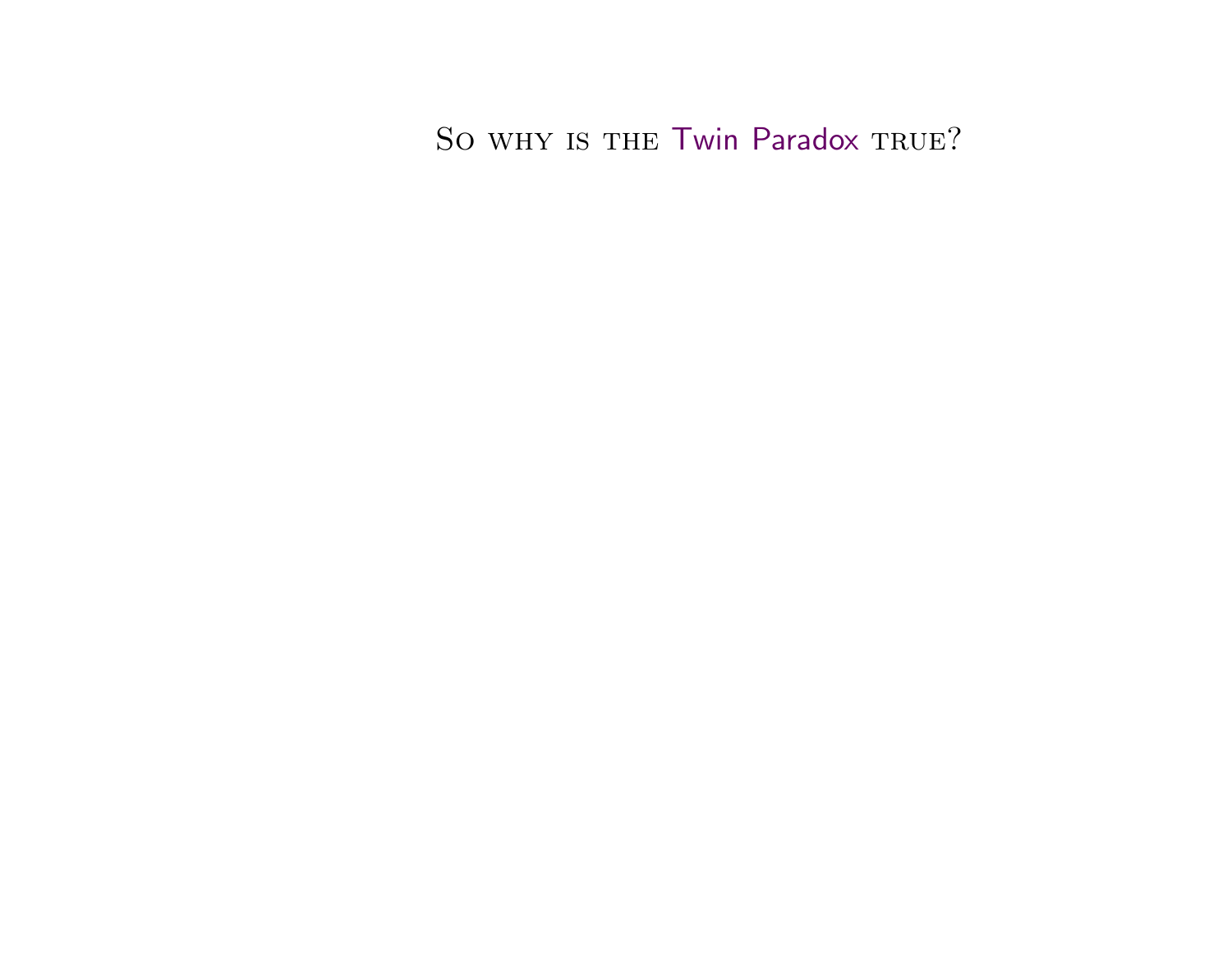## So why is the Twin Paradox true?

A possible answer: The Twin Paradox is true because  $\mathsf{AccRel}_0$ and AxCont are true.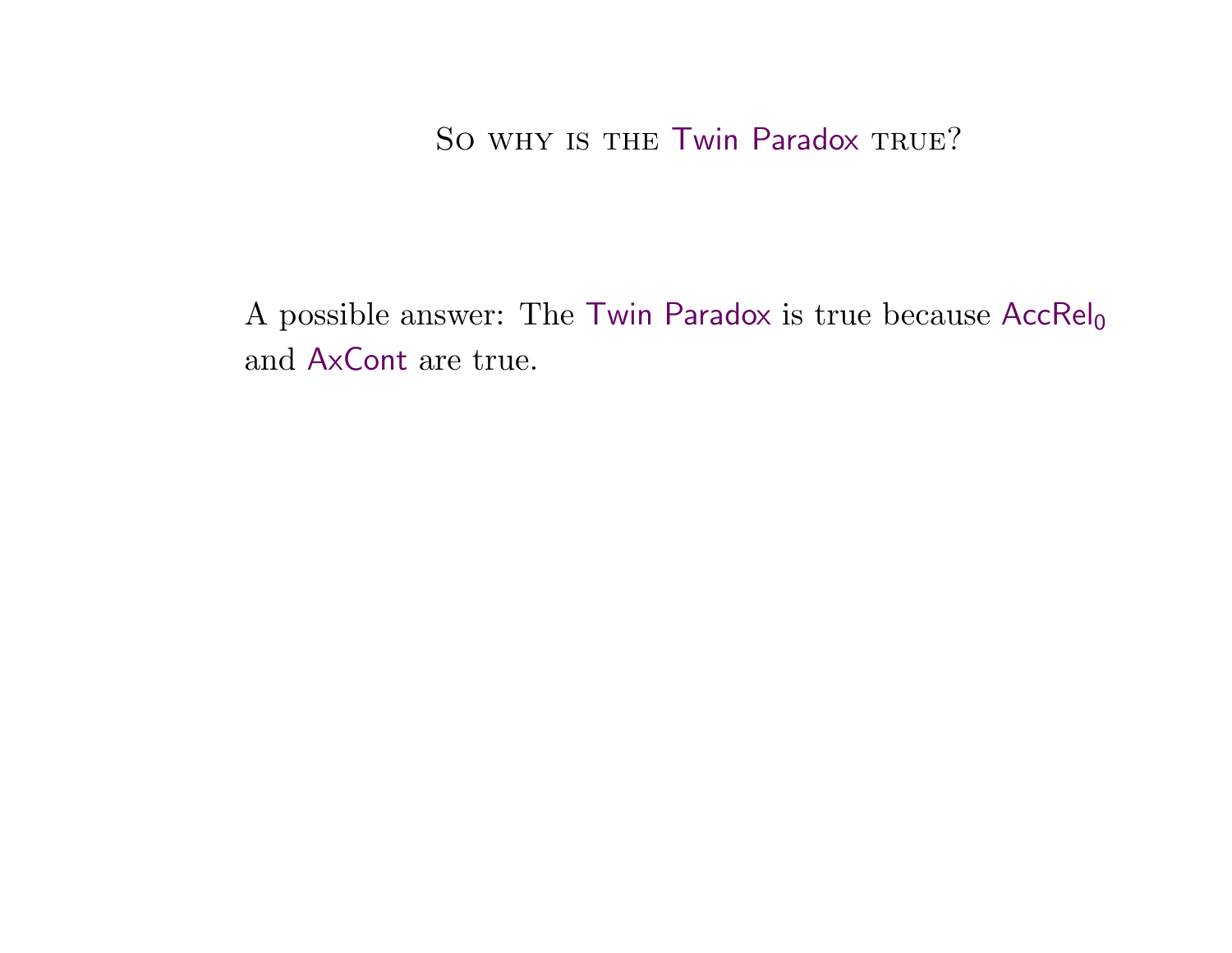## So why is the Twin Paradox true?

A possible answer: The Twin Paradox is true because  $\mathsf{AccRel}_0$ and AxCont are true.

<sup>A</sup> question for further research is to find <sup>a</sup> better answer, thatis, to prove Twin Paradox from fewer assumption.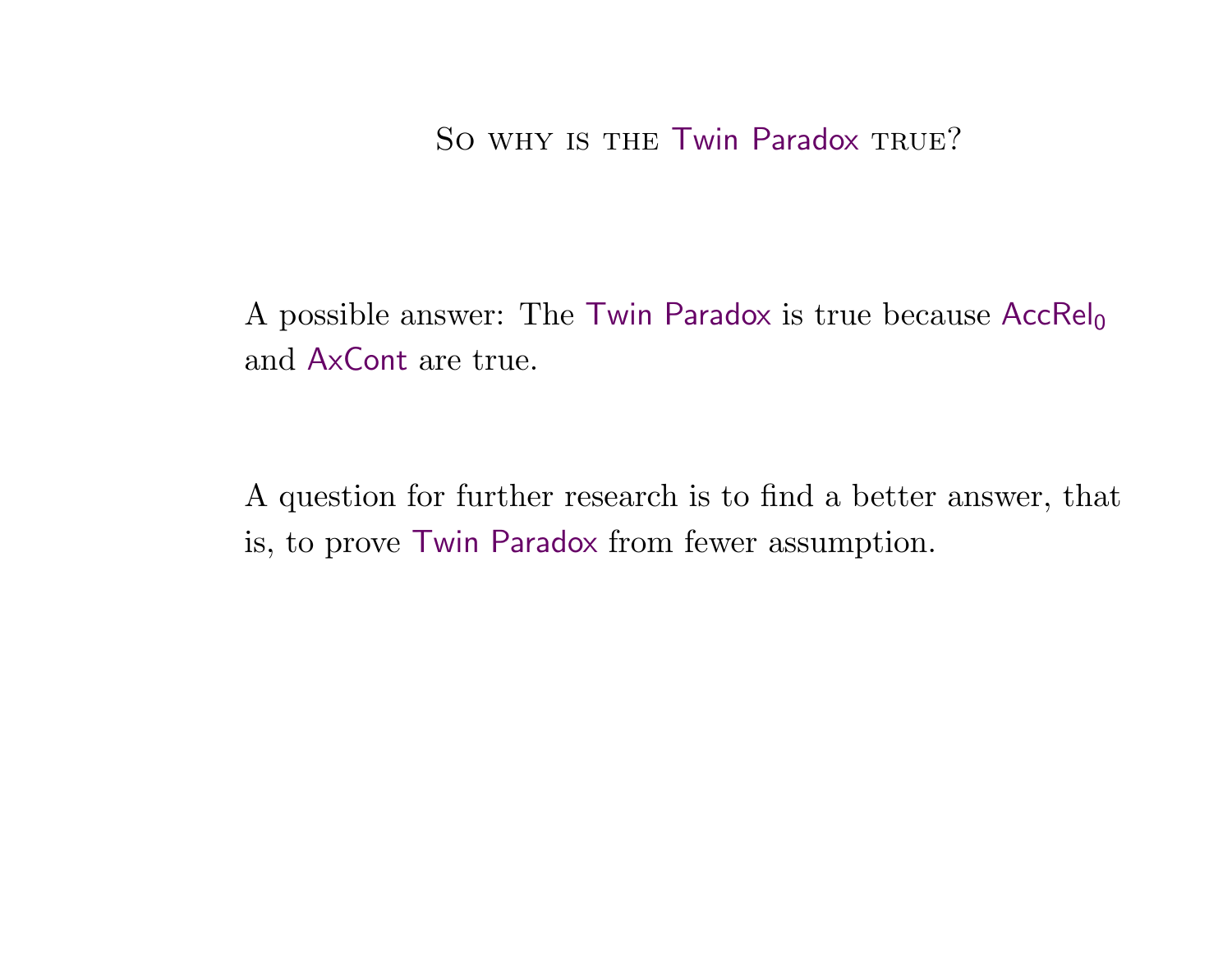# Effect of gravitation on clocks within AccRel



Gravitational Time Dilation (GTD):

"The clocks in the bottom of <sup>a</sup> tower runslower than at its top."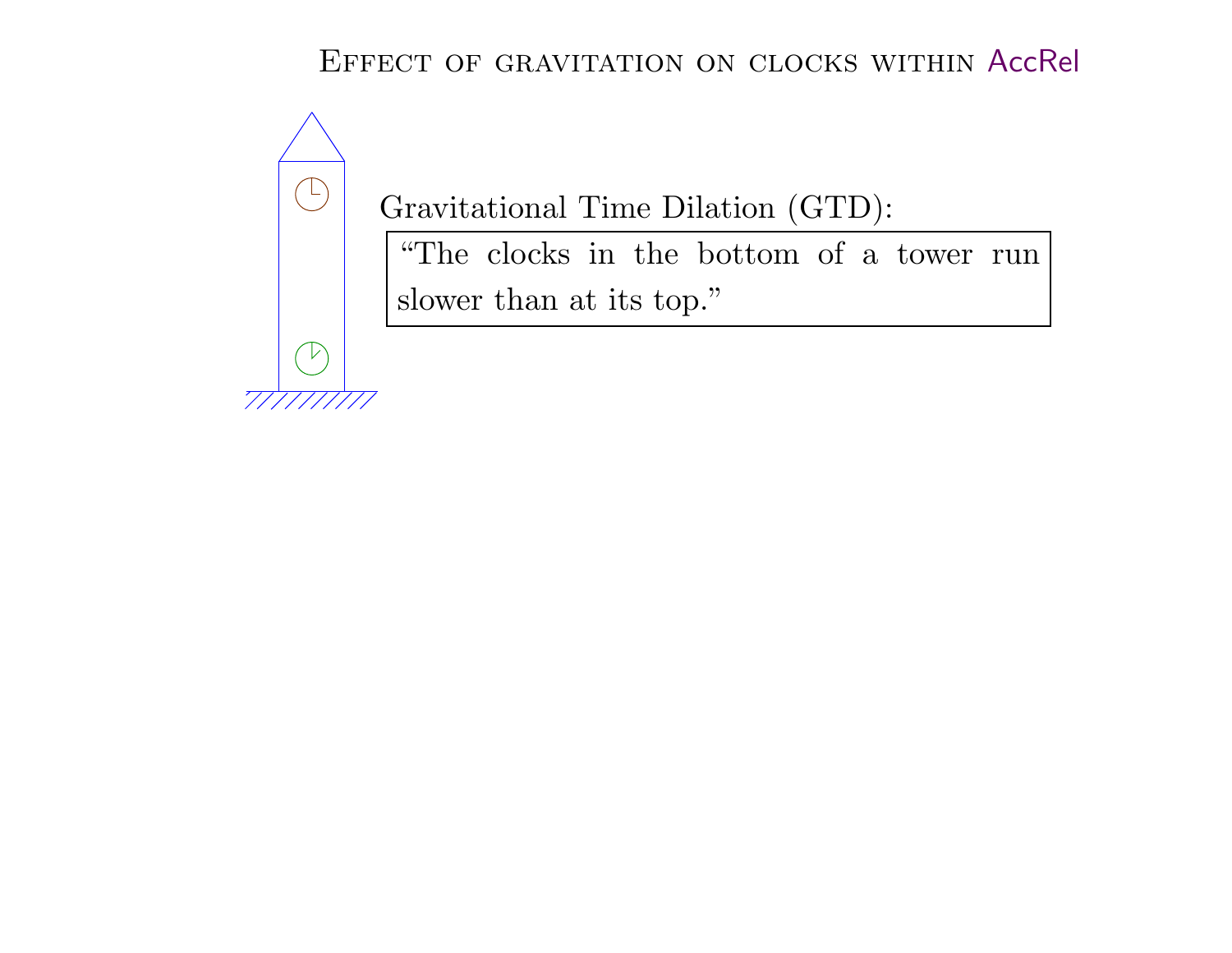# Effect of gravitation on clocks within AccRel



Gravitational Time Dilation (GTD):

"The clocks in the bottom of <sup>a</sup> tower runslower than at its top."

Einstein's Principle of Equivalence:  $\boxed{Gravity \sim Acceleration}$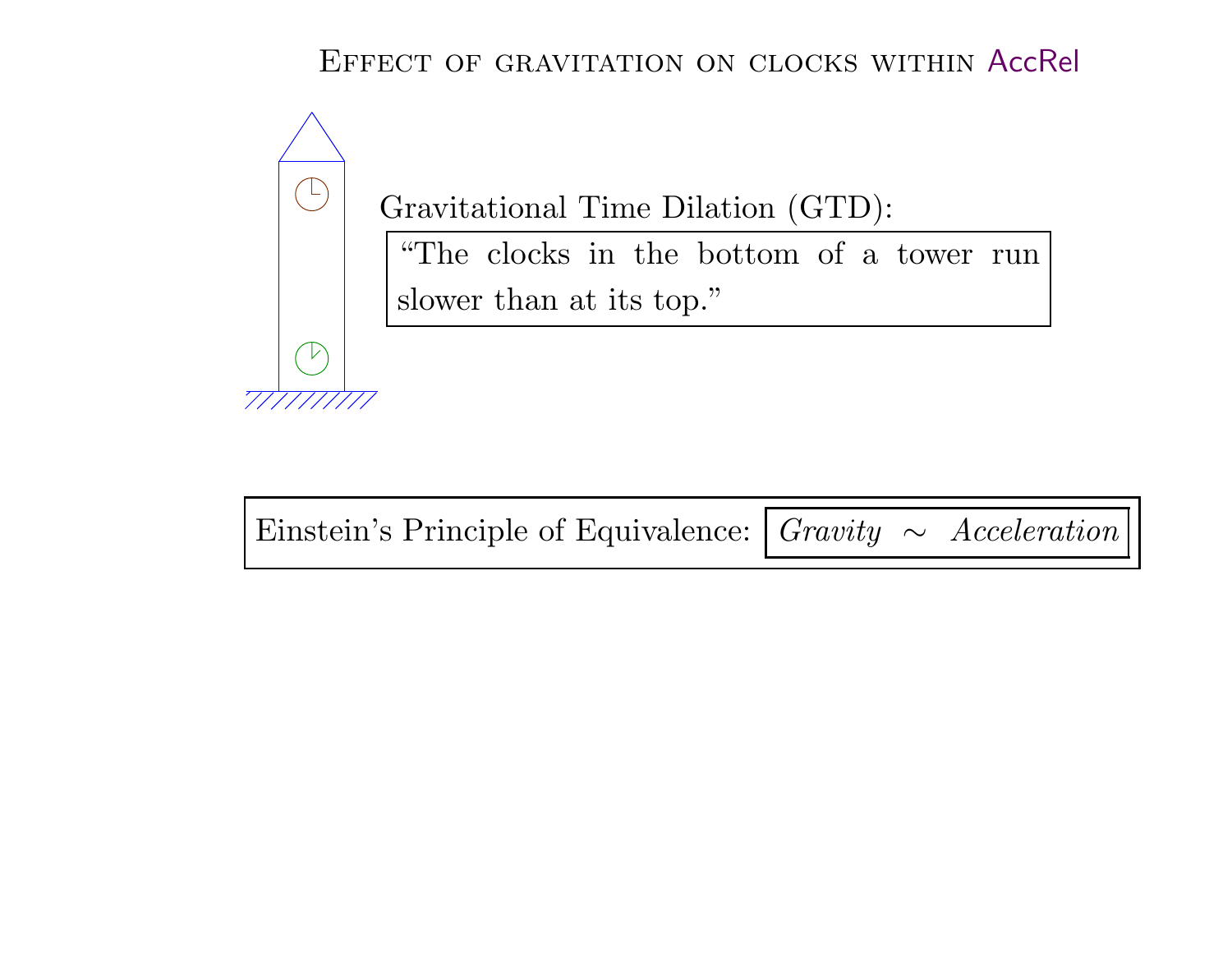# Effect of gravitation on clocks within AccRel



Gravitational Time Dilation (GTD):

"The clocks in the bottom of <sup>a</sup> tower runslower than at its top."

Einstein's Principle of Equivalence:  $\boxed{Gravity \sim Acceleration}$ 

"The clocks in the back of an accelerated spaceship run slowerthan in its front."

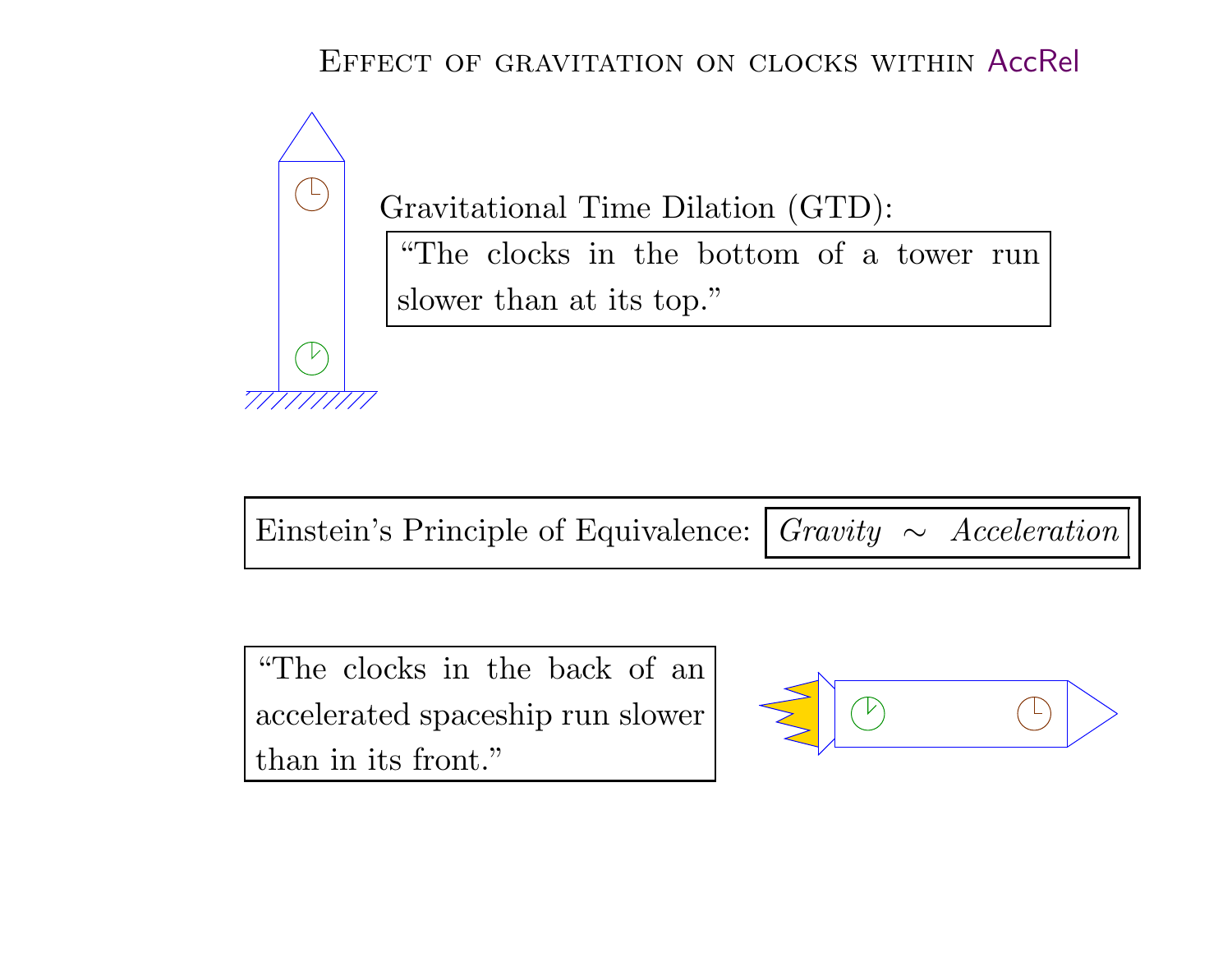

An accelerated spaceship  $\ket{b,m,f}$  is a triplet of observers with the following properties.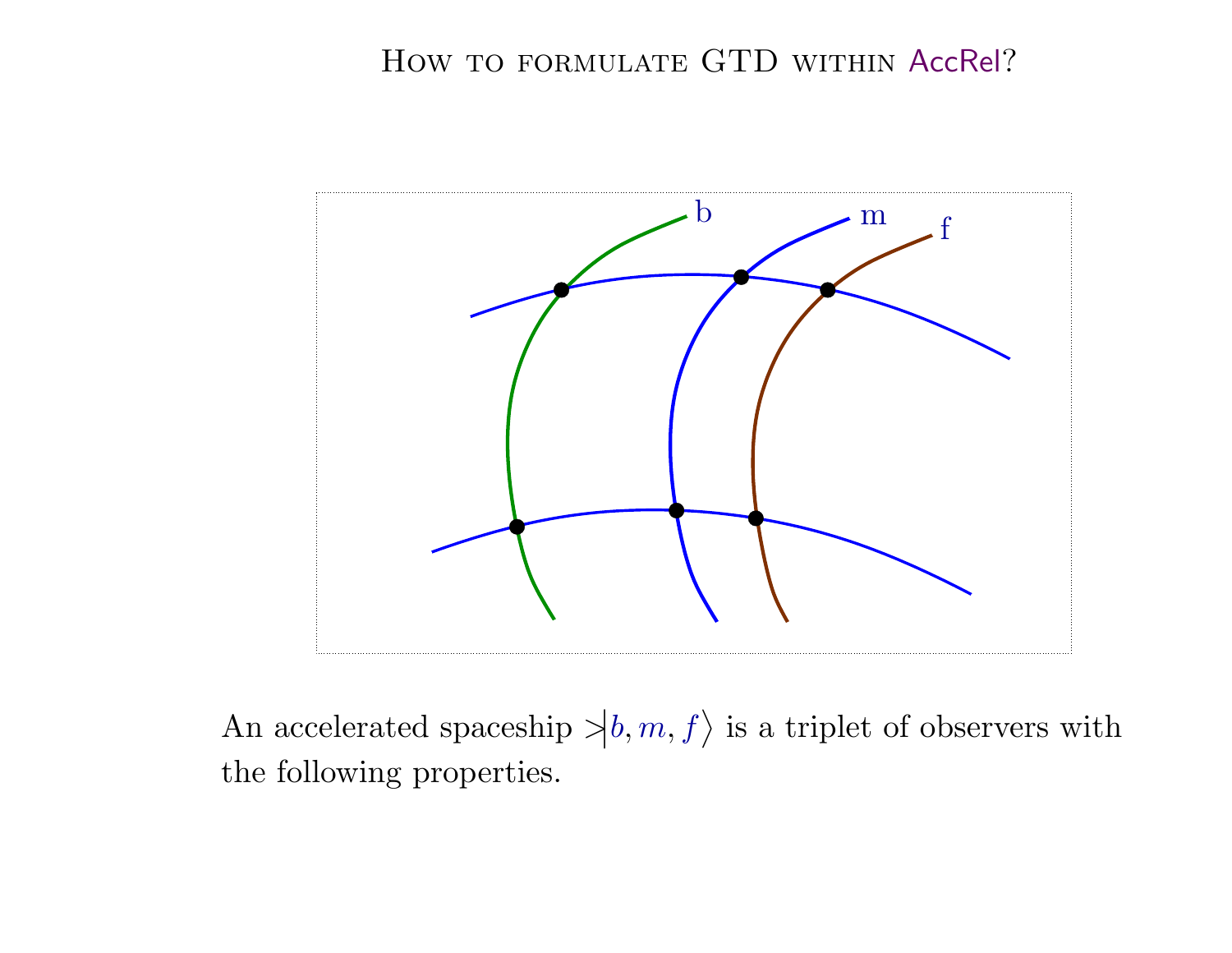## How to formulate GTD within AccRel?



The "back" and the "front" of the spaceship are distinguished bythe direction of the acceleration of the observer at the middle.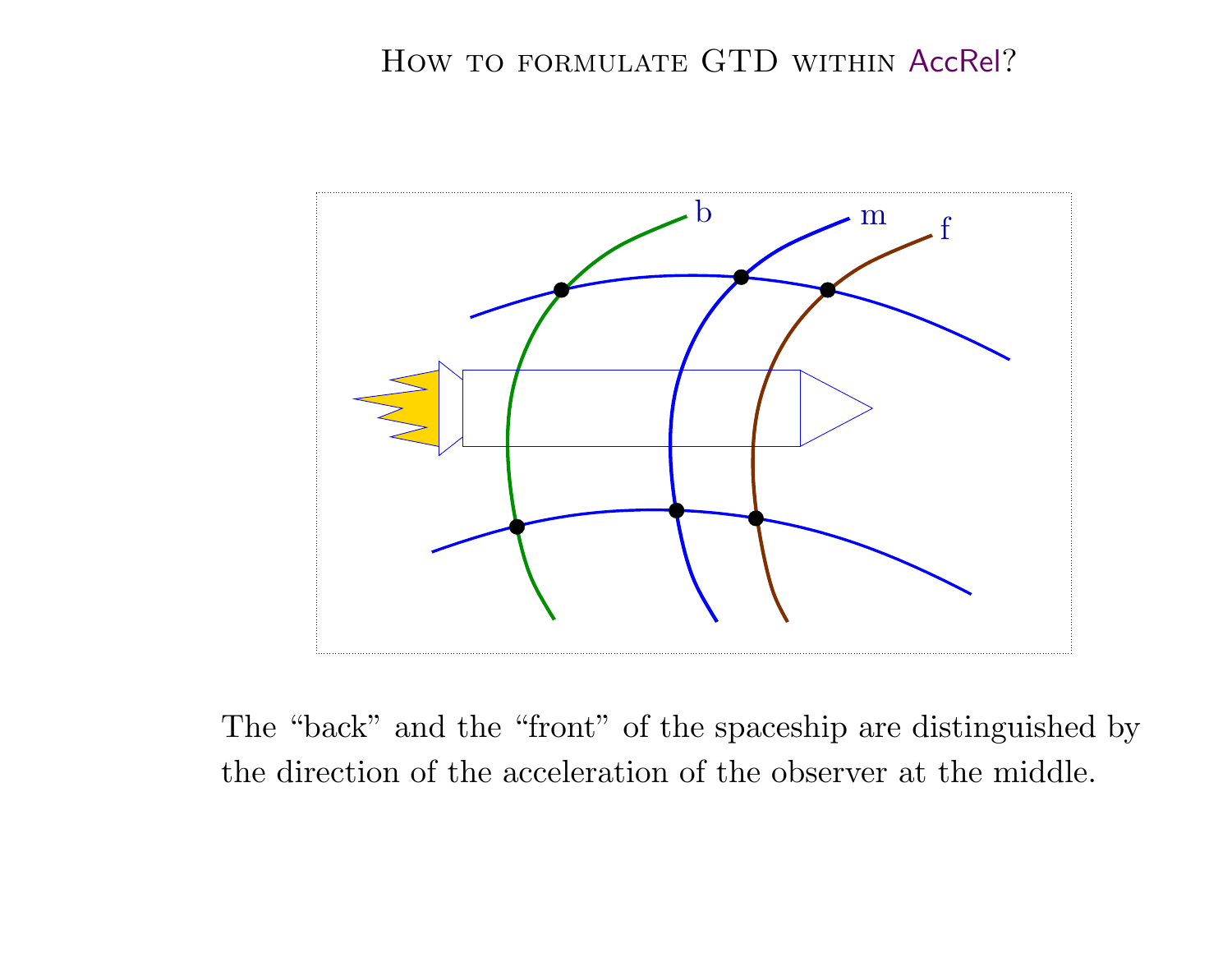# How to formulate GTD within AccRel?



The observers at the front and at the back of the spaceship are of constant radar distance from the one at the middle.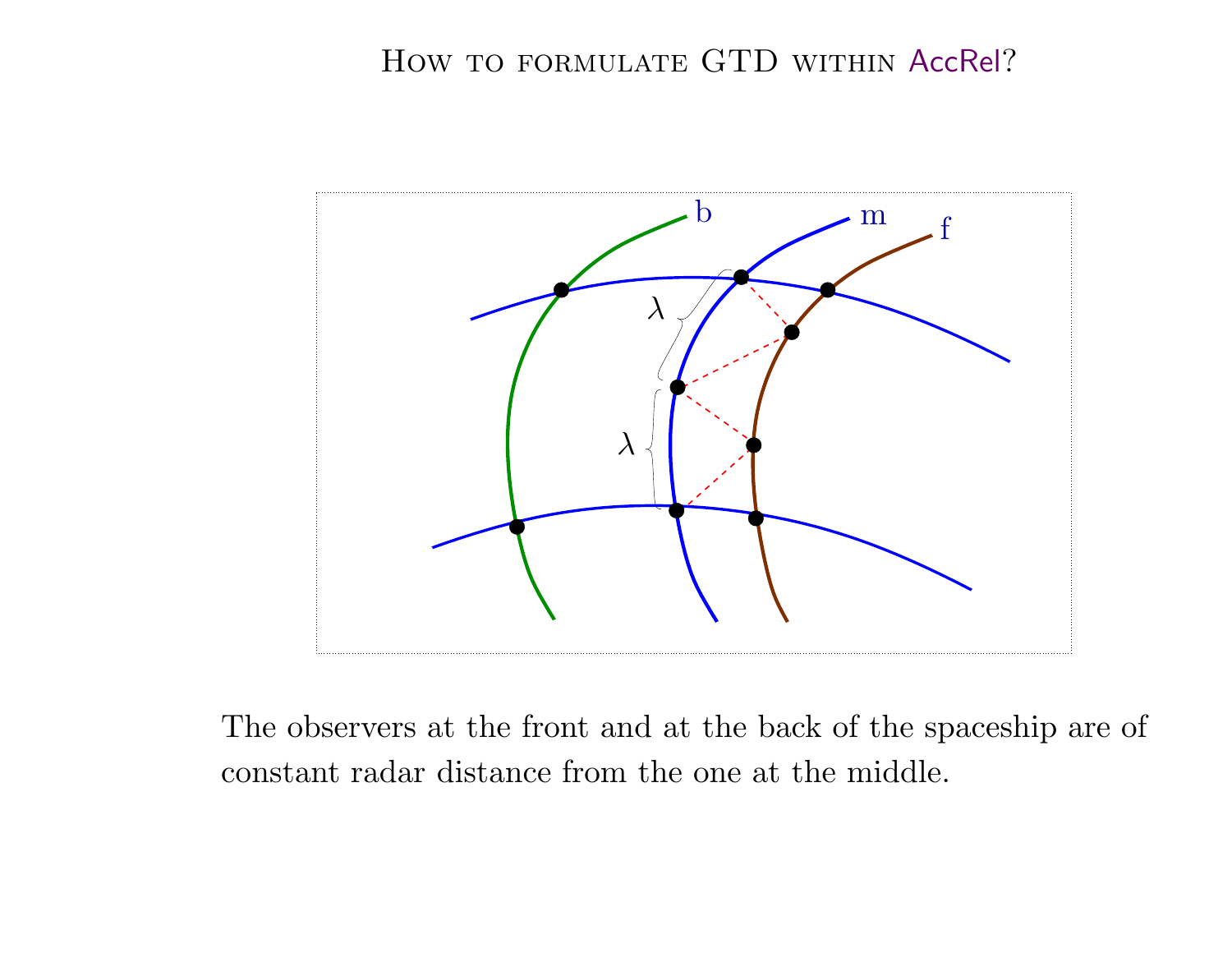# How to formulate GTD within AccRel?



The observer at the middle reads off the clocks of the observers atthe front and at the back by radar.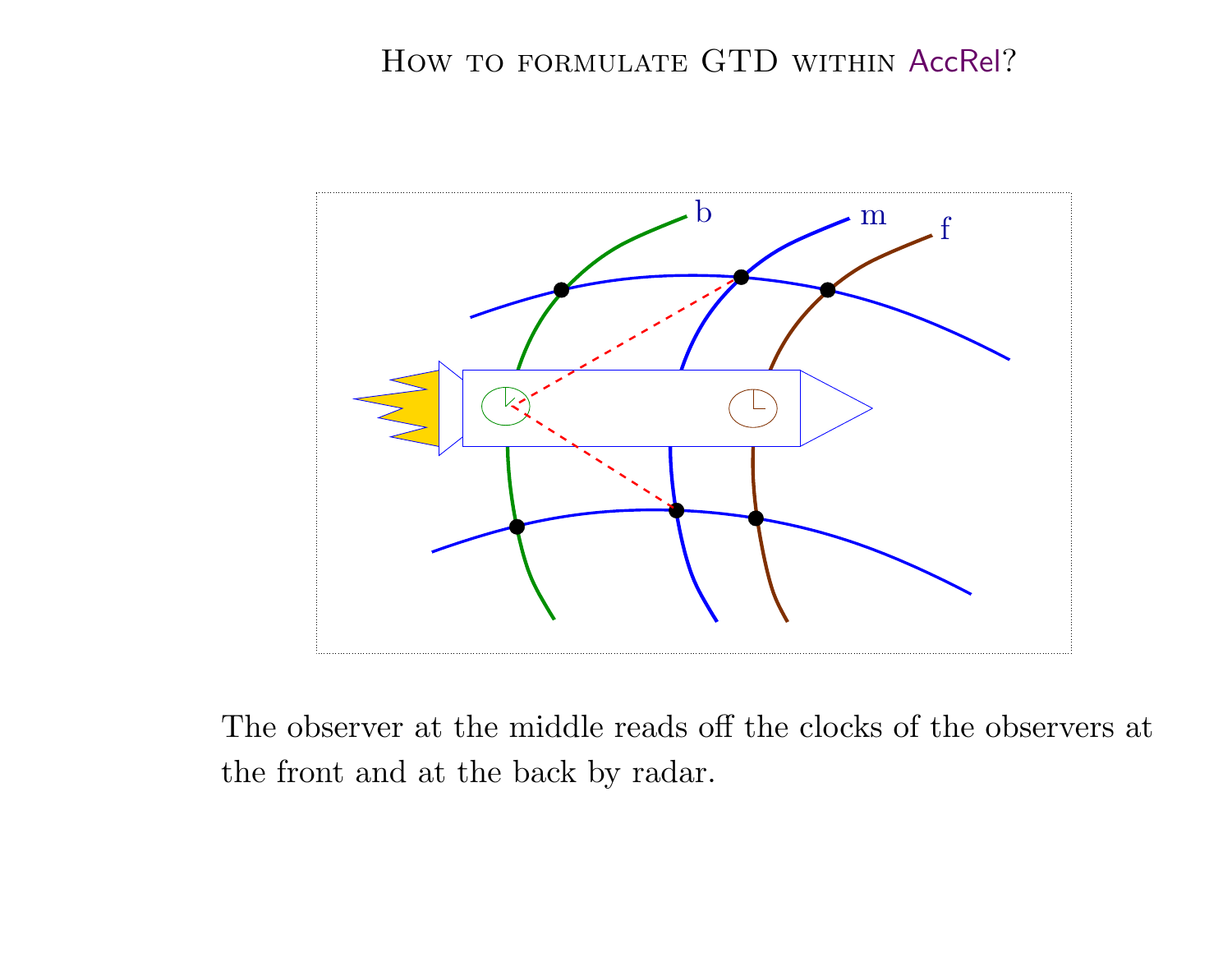**Theorem:** The "gravitation causes slow time" follows from the theory  $\mathsf{AccRel}_0 + \mathsf{AxCont}.$